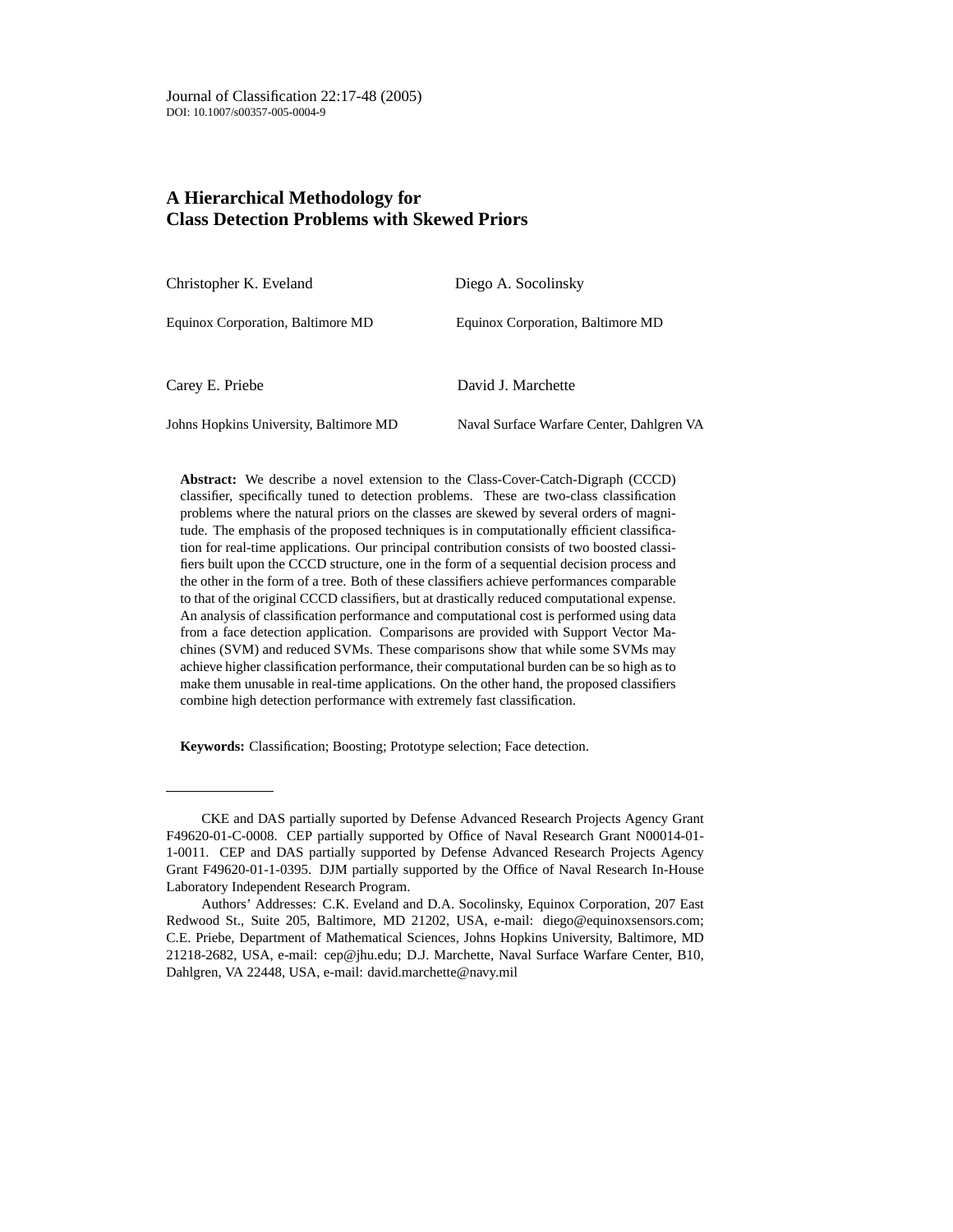### **1. Introduction**

One-class classification problems are abundant in real-world applications. They often arise in the context of *detection*, where a system is tasked with determining whether or not a given stimulus is part of a certain type. A common example of such a system comes from target detection, either from imagery or acoustic data. In this case, a continuous unlabeled stream of data is processed in order to segment portions of it that are consistent with a predetermined definition of what a target is. Targets can be vehicles or people in the military context, abnormal tissue in the medical context, human speech in the acoustic context, etc. A common feature of these target detection applications is that the relative frequency of occurrence of targets is overwhelmingly lower than that of non-targets. For example, when searching for an armored vehicle in a radar image, most of the scene is occupied by things other than the desired target, such as trees, buildings, ground, etc. We may think of this as a classification problem with two classes, one of which is very common while the other is exceedingly rare. Alternatively, we may approach this as the problem of modeling the support of a single distribution (that of the target class).

Regardless of the approach we choose for this problem, it is important to understand that the relative abundance of the target and non-target classes in the real world must be taken into consideration when evaluating classifier performance. Relative priors for the two classes in typical detection problems can be off by six or more orders of magnitude. Under these circumstances, and considering that we often have a limited training and evaluation set of data, a naive performance evaluation will indicate that simply classifying every observation as non-target is the optimal strategy. Proper penalty terms on the type-I and type-II errors are required in order to obtain meaningful results.

A number of techniques for modeling the support of a distribution can be found in the literature (Duda and Hart 1973; Duda, Hart and Stork 2000; Jain, Duin and Mao 2000; Hastie, Tibshirani, and Friedman 2001; McLachlan and Peel 2000; Ripley 1996; Scott 1992; Silverman 1986). All of these degrade sharply as the dimensionality of the data increases, and most of them are not applicable for relatively high dimensions, say above ten. We are particularly interested in detection problems, where the data dimensionality is routinely on the order of several hundred. Additionally, in such problems the volume of data to be processed is normally very large, therefore the run-time speed of the classifier/detector is important. Our goal in this paper is to demonstrate a set of related strategies for approaching the one-class (detection) problem with low computational cost. Emphasis will be on obtaining the highest possible operational speed, and at every point choices will be made that favor speed or simplicity instead of performance or theoretical correctness. These choices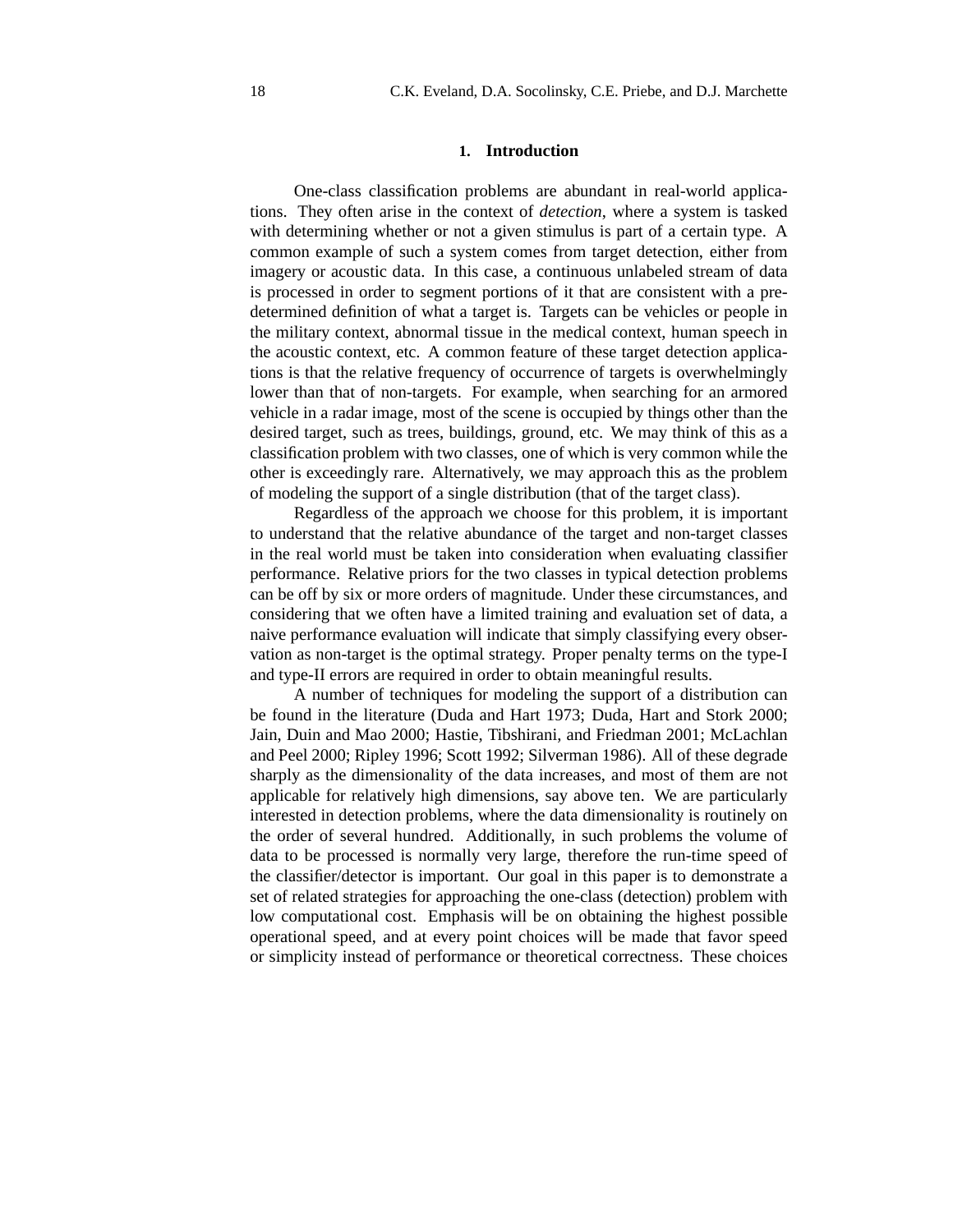will, of course, be justified at the very least heuristically. The reader should keep in mind, however, that the principle of computational efficiency is a major driving force for the techniques proposed herein.

Throughout the paper we will use, as an example, the problem of detecting human faces in grayscale images. The data, in this case, will consist of  $21 \times 21$  pixel image chips, interpreted as 441-dimensional vectors by raster scanning. The target class consists of those vectors corresponding to a face centered in the image chip with eyes at specified locations. The non-target class consists of all other possible 441-dimensional vectors, with the distribution of naturally occurring non-face images. This is a well studied problem, which exhibits the key aspects of the skewed-priors one-class problem in high dimensions. In addition, a successful face detector must often operate in real-time on live video streams, so the role of computational complexity is very relevant. In our example application, as in most other detection problems, we have a limited amount of training/testing data for the target class and an essentially unlimited amount of training/testing data for non-targets. This is a typical scenario, since data from the target class usually must be manually processed prior to use, and is cumbersome or expensive to acquire. Non-target data, on the other hand, is plentiful and normally easily collected. Specific details of the application of our methods to face detection are reported in Socolinsky, Neuheisel, Priebe, Marchette, and DeVinney (2003). In the current article, we concentrate on pattern recognition aspects of the problem, and use the face detection dataset as a unifying thread.

The present work builds upon our previous research, specifically leveraging the Class Cover Catch Digraph classifier, developed in Priebe, Marchette, DeVinney, and Socolinsky (2003); DeVinney, Priebe, Marchette, and Socolinsky (2002); Socolinsky et al. (2003). Much of what follows can be adapted to other classifiers, and we attempt to make a note of that whenever relevant. An extension of this work using support vector machines is under way, and will be reported on in a later publication. A number of of authors have proposed related methods in various contexts (Viola and Jones 2001a,b; Fleuret and Geman 2001).

This paper is organized as follows: In Section 2 we describe the Class Cover Catch Digraph classifier. In Section 3 we develop a structure for boosting the CCCD classifier, which is then optimized for data with unequal priors in Section 4. A data-adaptive technique is explored in Section 5 to further improve performance. Finally, in Sections 6 and 7 we present results and conclusions.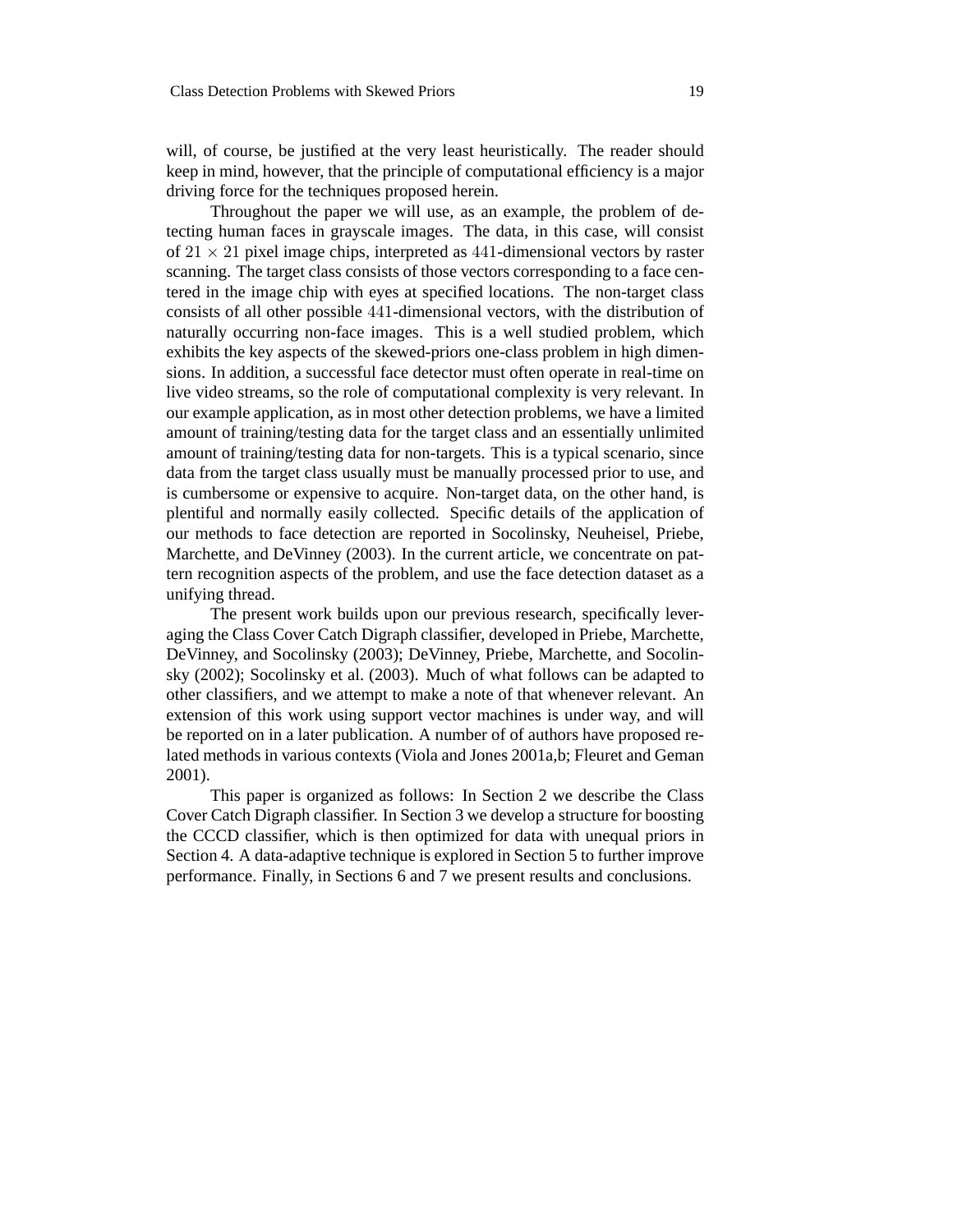### **2. The Class Cover Catch Digraph Classifier**

This section provides a brief introduction to the Class-Cover Catch Digraph (CCCD) classifier. A more detailed description and analysis can be found in Priebe et al. (2003). In particular, this work uses a derivative of the randomwalk CCCD classifier introduced in DeVinney et al. (2002).

The CCCD classifier is a nearest-prototype classifier with respect to a non-linear dissimilarity function. For simplicity, consider as training data two sets of class-conditional  $\mathbb{R}^n$ -valued observations  $\mathcal{X}_0$  and  $\mathcal{X}_1$ , and a dissimilarity measure  $\rho : \mathbb{R}^n \times \mathbb{R}^n \to \mathbb{R}_+$ , satisfying  $0 = \rho(x, x) < \rho(x, y) < \infty$ , for  $x \neq y \in \mathbb{R}^n$ . The goal of classifier design is to construct a function  $g_{\mathcal{X}_0,\mathcal{X}_1}$ :  $\mathbb{R}^n \to \{0,1\}$  such that for a given unlabeled observation  $x \in \mathbb{R}^n$  with unknown class label in  $y \in \{0, 1\}$ , the probability of misclassification  $P[g_{\mathcal{X}_0}, \chi_1(x) \neq y]$ is close to Bayes optimal (Fukunaga 1990; Kulkarni, Lugosi, and Venkatesh 1998).

For a set of prototypes  $C_i = \{c_{i,1}, \ldots, c_{i,k}\} \subset \mathcal{X}_i$  and scaling factors  $R_i = \{r_1, \ldots, r_k\} \subset \mathbb{R}_+, i = 0, 1$ , the CCCD *cover-dissimilarity measure* is defined by

$$
d(x, C_i) = \min_k \frac{\rho(x, c_{i,k})}{r_k}.
$$
 (1)

Given sets  $C_i$ , and  $R_i$  as above, the CCCD classifier is defined in terms of the cover-dissimilarity measure (1) by

$$
g_{\mathcal{X}_0,\mathcal{X}_1}(x) = \arg\min_i d(x, C_i).
$$
 (2)

The choice of prototypes  $C_i$  and scaling factors  $R_i$ , determines the classifier map. Below, we give a short account of the method for choosing these parameters. A more thorough account can be found in Priebe et al. (2003); DeVinney et al. (2002); Socolinsky et al. (2003), along with performance analyses for applications other than face detection.

For each point  $x_{i,j} \in \mathcal{X}_i$ , we consider the random walk defined as follows

$$
R_{x_{i,j}}(r) = |\{x \in \mathcal{X}_i : \rho(x_{i,j}, x) < r\}| - |\{x \in \mathcal{X}_{(1-i)} : \rho(x_{i,j}, x) < r\}|, \tag{3}
$$

for  $r \in \mathbb{R}_+$ ,  $i = 0, 1$ . This random walk can be thought of as a ball growing around the point  $x_{i,j}$ . As it reaches each observation the walk takes a step either up or down, depending on the class of the observation. This is illustrated in Figure 1, where the random walk is depicted as the ball grows. The horizontal steps correspond to the distance taken to reach the next observation. A large value of  $R_{x_{i,j}}$  indicates a high local density of same-class points around  $x_{i,j}$ , relative to the local density of other-class points (see DeVinney et al. (2002) for the case of unequal training priors). In fact, the value of the random walk at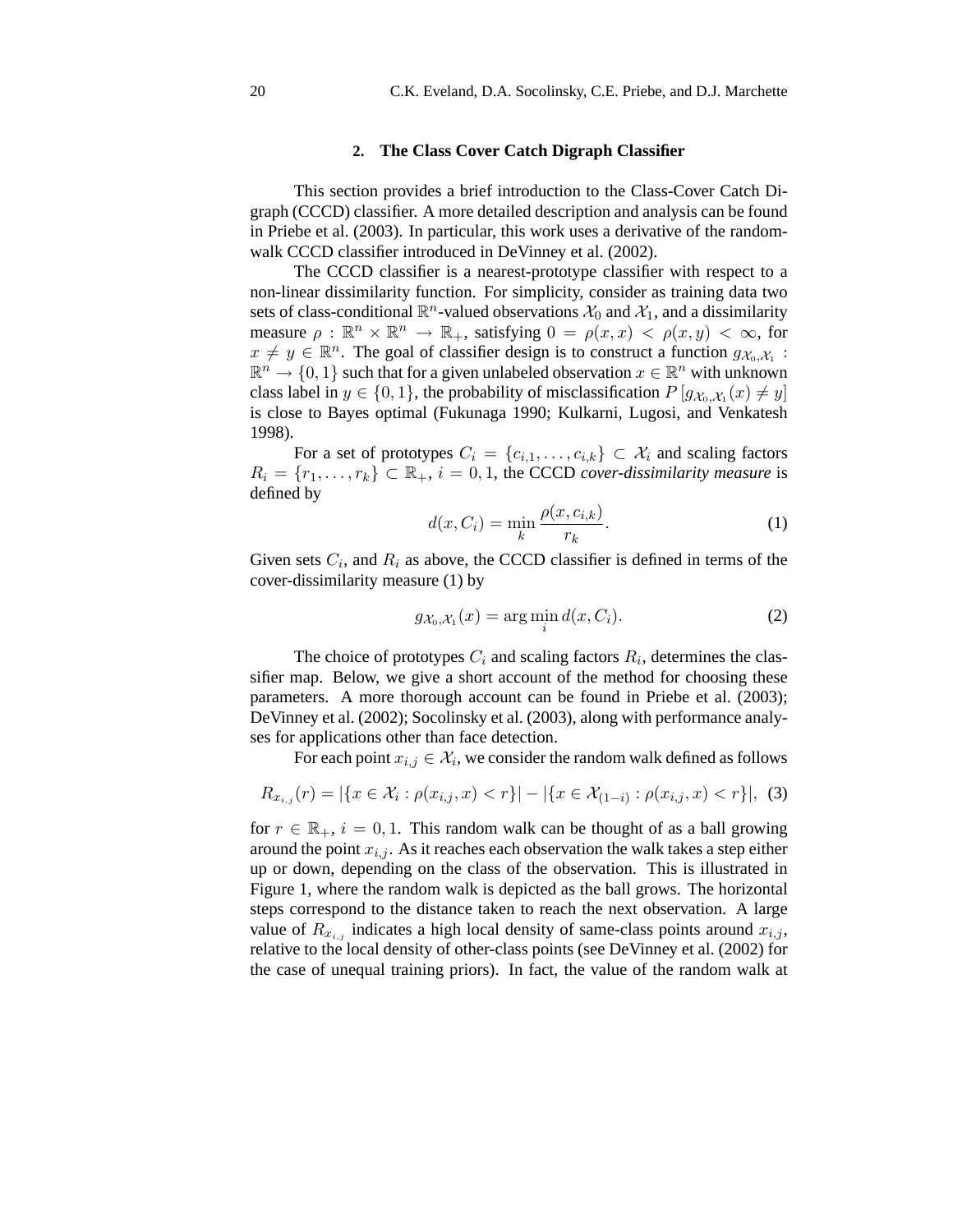

Figure 1. Example of random walk construction for a two-dimensional problem.

any given  $r \in \mathbb{R}_+$  can be taken as a measure of relative deviation between the local densities of the training data. A Kolmogorov-Smirnov type test is applied in DeVinney et al. (2002) to obtain a distinguished choice of  $r$  for each training observation, given by

$$
r_{x_{i,j}}^* = \arg\max_r R_{x_{i,j}}(r) - P(r),
$$
\n(4)

where  $P(r)$  is an increasing penalty function that biases the choice toward smaller values of r. This is done in order to encourage more local estimation of the classifier parameters, and is achieved in practice by the use of a linear penalty function.

Once a distinguished scaling factor  $r_x^*$  $x_{i,j}$  has been chosen for each training observation, it remains to find the choice of class-conditional prototypes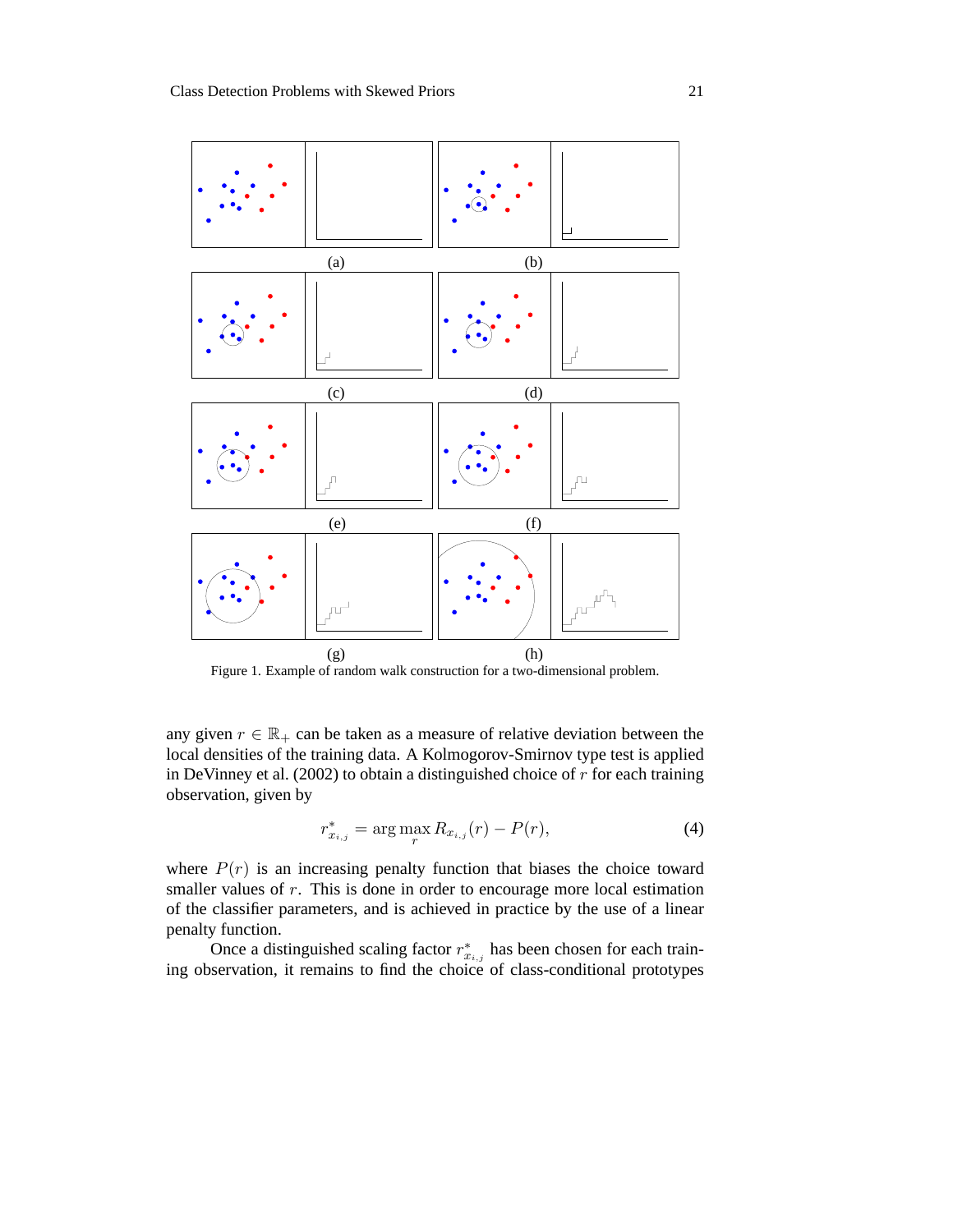$C_i$  that will fully determine the CCCD classifier. The procedure in the standard CCCD classifier is somewhat different than the one used in this paper (described in detail below), but we include a summary of it for completeness. Ideally, the choice of prototypes would be that which maximizes classifier performance. However, the combinatorial explosion involved in checking all possible prototype sets precludes this direct approach. The choice of prototypes for each class proceeds in a greedy fashion, using a surrogate criterion for the classifier performance

$$
T_{x_{i,j}} = R_{x_{i,j}}(r_{x_{i,j}}^*) - P(r_{x_{i,j}}^*).
$$
\n(5)

For a given class, the first prototype  $c_{i,1}$  is chosen to be that with the highest value of T. All training observations x for which  $\rho(x, c_{i,1}) < r_{c_{i,1}}^*$  are then deleted from the training set, all scaling factors  $r^*$  are recomputed for the remaining training observations, and the next prototype is chosen using the surrogate criterion  $T$  as before. This process continues until all but a predetermined proportion of the class- $i$  training data has been deleted.

## **3. A Sequentially Boosted CCCD Classifier**

Although some degree of boosting is inherent to the CCCD classifier (by means of censoring the training data in the greedy prototype selection process), increased performance can be achieved by more explicit boosting during training. Additionally, it is necessary to incorporate the fact that in our skewedpriors scenario, the relative likelihood of observing a non-target (class 1) is several orders of magnitude larger than that of observing a target (class 0). Therefore, classifier design should be geared toward rejecting the background class, both for accuracy and performance reasons (Fleuret and Geman 2001). In our case, we will achieve this by boosting on only the background class and structuring the classifier as a sequential testing procedure.

## **3.1 Structure of the Class Cover**

By virtue of the nature of the surrogate criterion (5), the CCCD classifier (2) for a set of prototypes  $C_i = \{c_{i,1}, \ldots, c_{i,k}\} \subset \mathcal{X}_i$  and scaling factors  $R_i =$  ${r_1, \ldots, r_k} \subset \mathbb{R}_+$  is dominated by the influence of the first few elements of each set. In particular, the first prototype and scaling factor are the most important in determining the classification map. Figure 2 shows the number of training observations in each of the balls corresponding to succesively chosen prototypes for a typical two-class CCCD classifier. Clearly, most of the training data is represented by the first few prototypes in each class.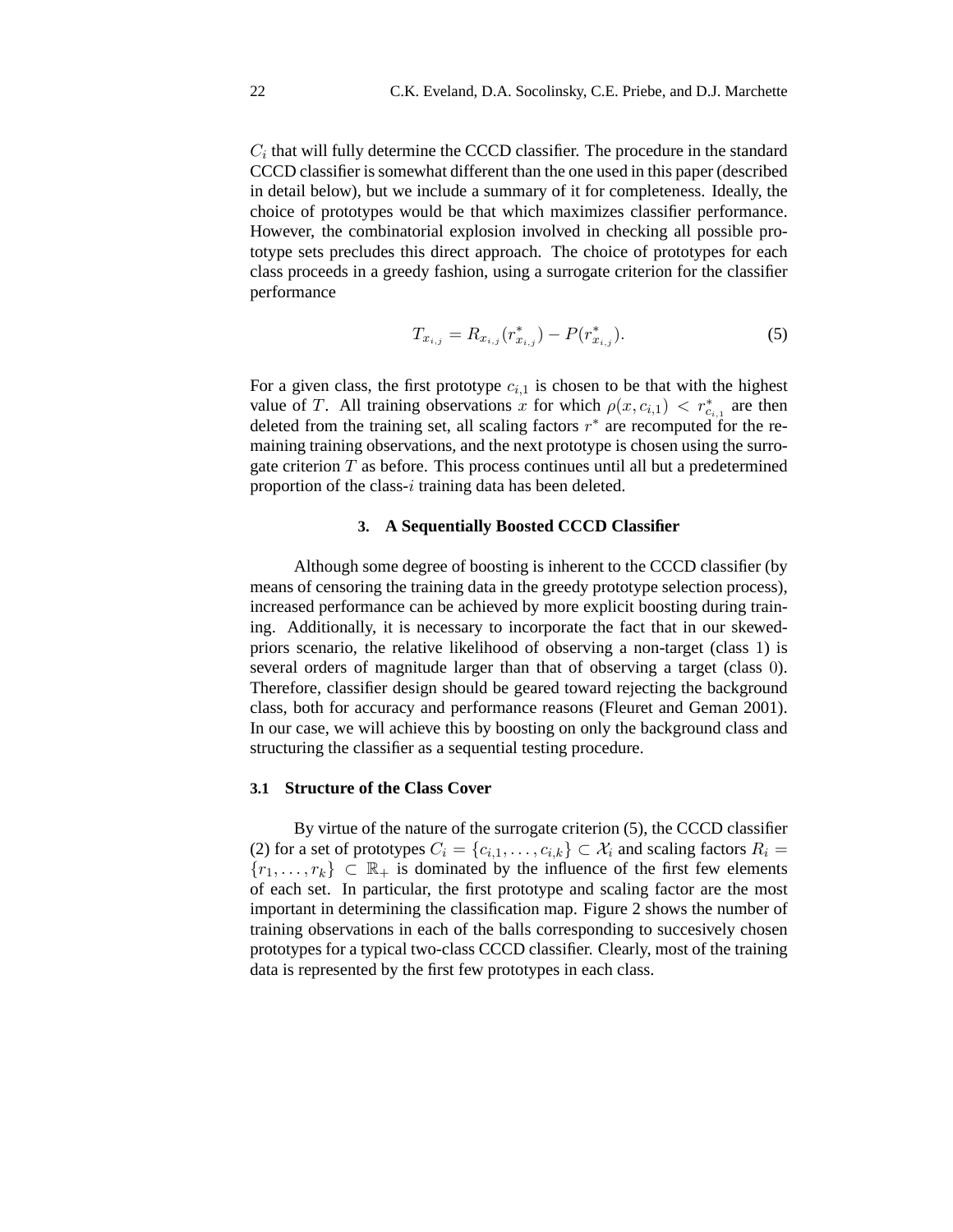

Figure 2. Number of data points per ball for a typical two-class CCCD classifier.

### **3.2 Biasing Classifier Performance**

It is often necessary to bias the performance of a classifier to meet required tolerances on type-I and type-II errors. This is often done, in the Neyman-Pearson spirit, by varying a threshold. This is a quick and easy method, and we will take advantage of it below. We would like to point out that the appropriate way to bias performance for a CCCD classifier is to alter the random walk (3). We see that in (3), equal absolute value is assigned to observations of either class; that is, the penalty for covering a training observation of the opposite class is equal in magnitude as the reward for covering a like-class observation. Simply rewriting (3) as

$$
R_{x_{i,j}}(r) = \alpha |\{x \in \mathcal{X}_i : \rho(x_{i,j}, x) < r, \}| - |\{x \in \mathcal{X}_{(1-i)} : \rho(x_{i,j}, x) < r, \}|,\tag{6}
$$

with  $\alpha > 0$  we obtain a classifier with a variable ratio of type-I to type-II error.

Note that the previous procedure requires that we re-train a classifier each time we wish to change the bias, which can be a time-consuming procedure. Since we desire the ability to easily change the bias, we forego the previous construction in favor of a simpler procedure. We easily bias the classification performance of any CCCD classifier in favor of lower type-I or type-II error by modifying the scaling factors as

$$
\tilde{R_0} = t R_0, \qquad \tilde{R_1} = t^{-1} R_1,\tag{7}
$$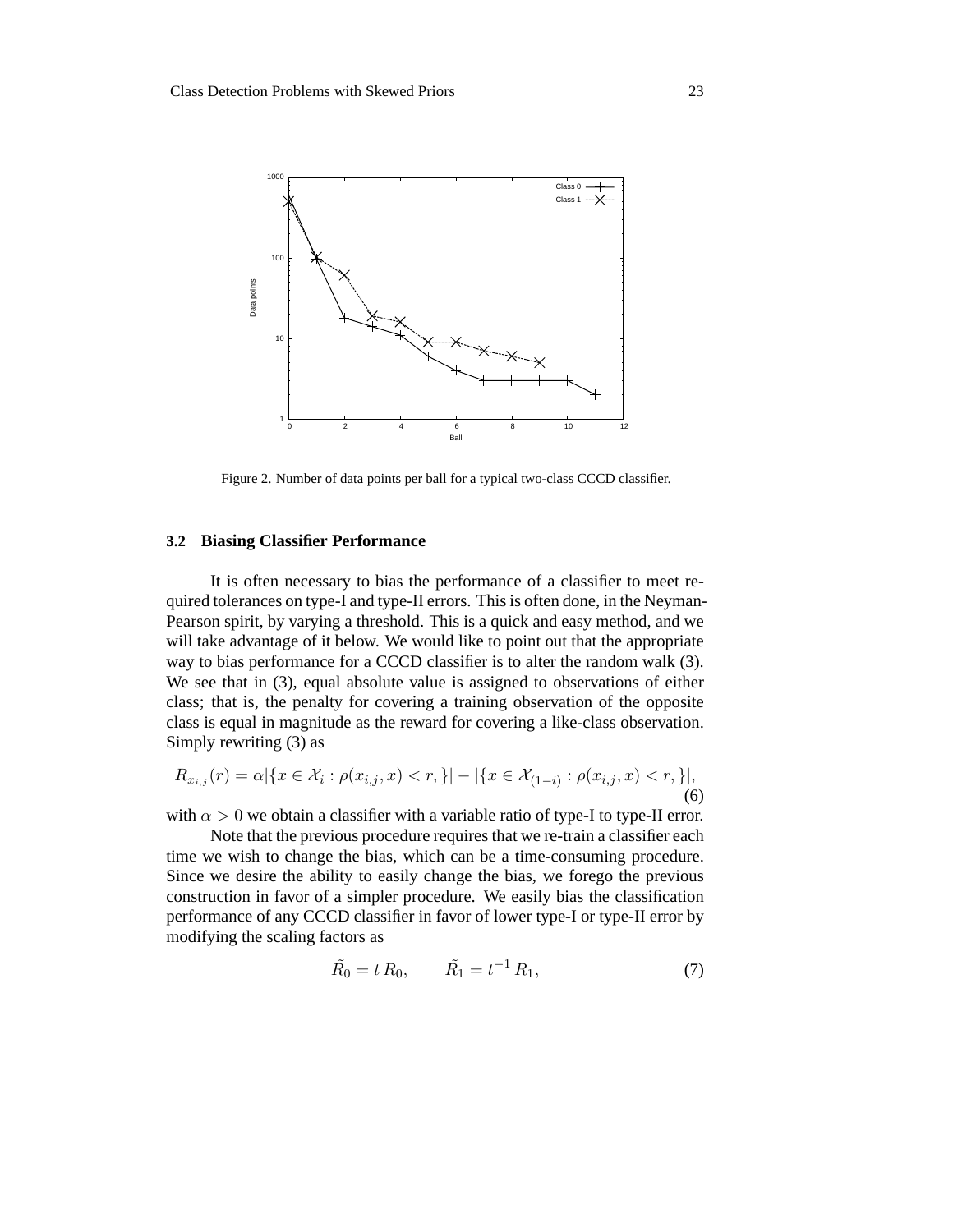for  $0 < t < \infty$ . Values of t in  $(0, 1)$  favor lower class-1 error at the expense of higher error rate on class-0, and vice-versa. Geometrically, the value of t has the effect of shrinking or growing the estimated support of each class.

## **3.3 Sequentially Boosted Classifier**

A sequentially boosted CCCD classifier is essentially a chain of CCCD classifiers trained in a specific fashion, detailed below, and applied in order to an unlabeled observation. The process is best explained by first considering the detection stage. In the original CCCD classifier, classification of an unlabeled observation is based on the class label of the nearest set of prototypes, where this is defined as the distance to the nearest prototype in each set. For simplicity, let us assume that the target class has a geometrically simple support, and therefore can be represented by a small number of prototypes, whereas the nontarget class is more complex, and thus necessitates more prototypes. Computing the distance from the unlabeled observation to the target class prototype set is computationally cheap, since there are few prototypes. Unless implemented on a parallel computing architecture, computation of the distance from the unlabeled observation to the non-target prototypes proceeds sequentially and in order. The first simple observation is that if for any non-target prototype the distance is lower than the minimum distance to the target prototypes, then we need not compute the remaining distances, as the classifier output will be nontarget, regardless of those distances. Therefore, the classification process can be shortened by bypassing the remaining computations. The second remark is equally pedestrian but has farther-reaching implications. We simply note that if an observation is closer to the first non-target prototype than to any of the target prototypes, then that changes our prior on the distribution of that observation. That is, we know more about the type of observation we are dealing with as we sequentially compute its distance to consecutive non-target prototypes.

The first remark above leads to a sequential testing structure for the ultimate classifier, where comparison with successive non-target prototypes must be favorable in order for the testing process to continue. If at any time, we find that the unlabeled observation is closer to a non-target prototype than to all target prototypes, we simply exit the decision process. In practice, this has the advantage of quickly classifying all "easy" observations. We should note that in real-world detection applications, the vast majority of observations are easy. This is simply because the hard observations are those which lie near the discriminant boundary between the two classes and for most problems this is an almost everywhere regular submanifold of space with codimension one. Therefore, the majority of possible non-target observations lie far away from this boundary and can be correctly classified with ease.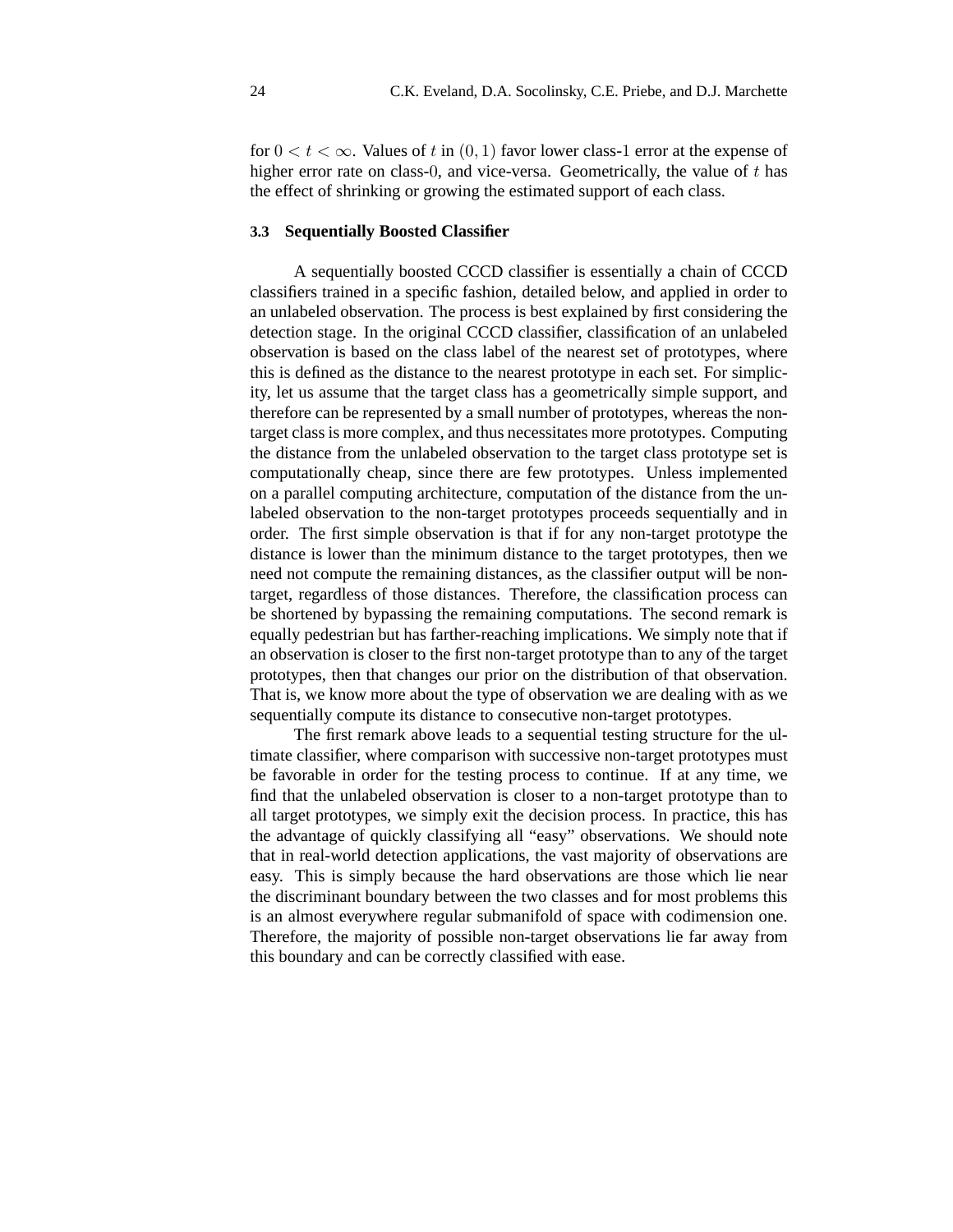The second remark leads us to the boosted nature of the proposed classifiers. In the standard CCCD classifier (DeVinney et al. 2002), each class cover is computed separately using the greedy dominating set procedure in Section 2. This is done in the interest of training speed, since the dominating set problem is exponential in the size of the graph. The most time consuming step in the greedy algorithm is the computation of distances between training observations needed to construct the catch digraph, which is quadratic in the number of training observations. In the sequentially boosted classifier, we explicitly use the fact that unlabeled observations that have passed  $n$  tests against non-target prototypes are known to be drawn from a different distribution than those that have passed only  $n - 1$  such tests. We do this by filtering the training data with partially trained classifiers, as described below.

### **3.4 Training a Sequentially Boosted Classifier**

Training of a sequentially boosted CCCD classifier is separated into *stages* and *sub-stages*. In what follows, we associate prototypes and their corresponding scaling factors, and we refer to them simply as prototypes. A stage is characterized by a fixed set of class-0 prototypes, while a sub-stage corresponds to a single class-1 prototype (see Figure 3). The first prototype in each class is selected by the same procedure as in Section 2 (if more class-0 prototypes are desired, they are all chosen in this step, but we describe the process for a 1-prototype stage, for simplicity). At this point, we have a simple CCCD classifier, with one prototype per class. Using the biasing procedure of Equation (7) and a test set of class-0 observations, we find the lowest value of t (or a suitable approximation) that yields an empirical error rate below a predetermined fixed tolerance. The two prototypes along with the resulting scaling factors constitute the first sub-stage of the sequential CCCD stage. In order to compute the second sub-stage, we apply the first sub-stage classifier (see Algorithm 2) to a set of class-1 data and collect the misclassified observations, which become the class-1 training observations for the second sub-stage. Using once again the procedure in Section 2, a single class-1 prototype is selected, and through the bias procedure in (7), the scaling factors for the single (fixed) class-0 prototype and the newly chosen class-1 prototype are computed. This process is repeated as many times as necessary to obtain the desired number of sub-stages. In Figure 4 we see an example of how the training data is filtered by this process for the face-detection example. On the left we see a uniformly sampled selection of the non-face training data, while on the right we have a sample of the non-face data that remains after training one stage of a boosted classifier. Note how the images on the right hand side have more face-like structure, such as dark circles located in the eye region, or horizontal striations that resemble eyebrows and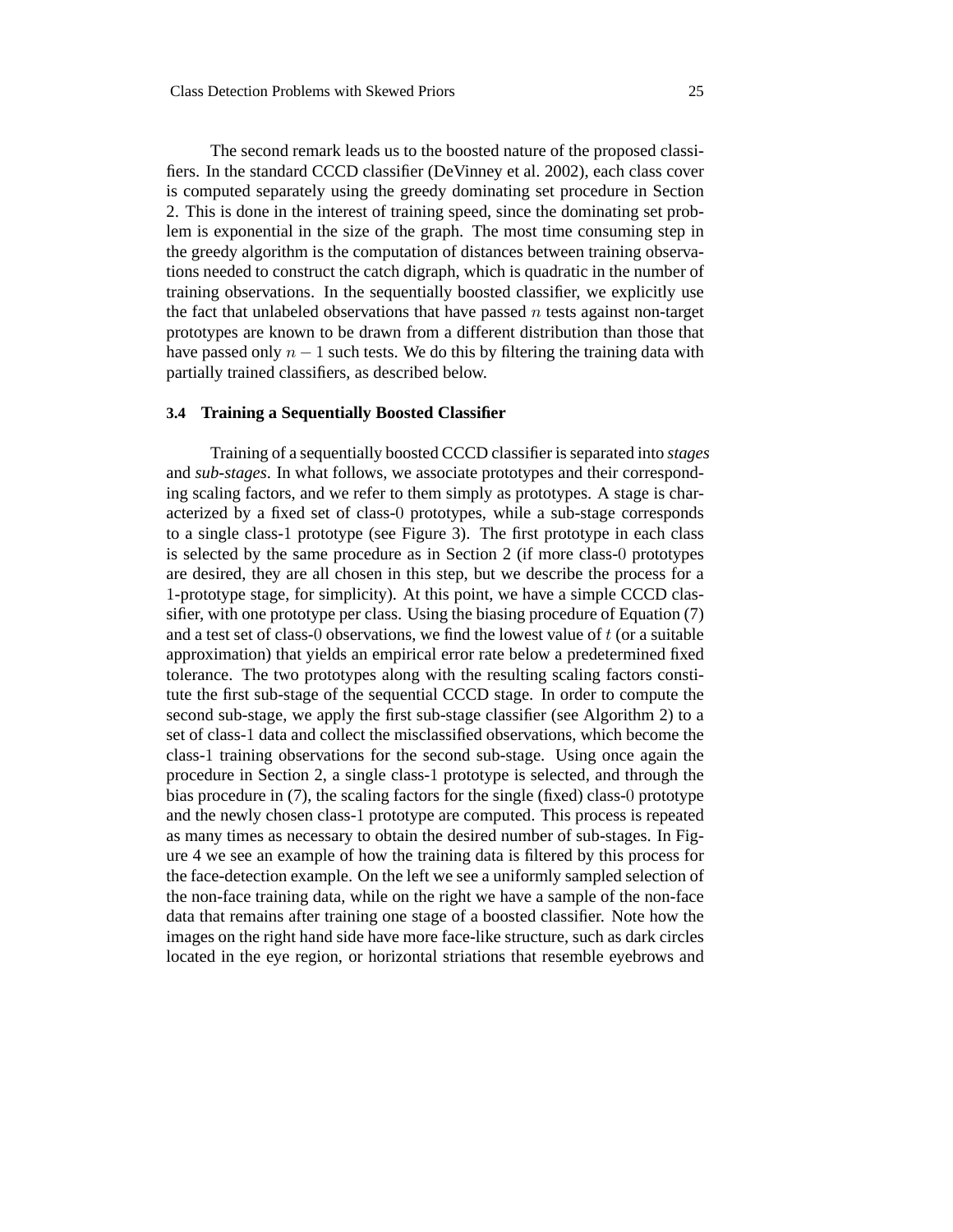

Figure 3. Schematic representation of a sample CCCD tree stage. In this case, there is a single target-class prototype and three sub-stages identified by distinct non-target prototypes.



Figure 4. Sample non-face training data before and after the first full boosting stage.

mouths.

The number of sub-stages within a given stage is empirically determined; we continue to add sub-stages to a stage as long as the correct classification rate on the non-target class increases by a significant (predetermined) percentage over that of the previous sub-stage. At that point, we start training an entirely new classifier stage, using the original class-0 training data, and the class-1 training data that is misclassified by all previous classifier stages. While speed considerations may dictate (see Socolinsky et al. (2003)) that the first stage of the classifier have a single class-0 prototype, subsequent stages are allowed to have multiple such prototypes. In fact, it is natural to allow later stages to use more target-class prototypes than earlier ones, thus allowing the classifier to more closely model the effective support of the distribution. Rather than handselect the number of target-class prototypes used for a given stage, we use the following simple method. We pick the first  $k$  prototypes for the target class, where  $k$  is the maximum desired number of prototypes. Then using the first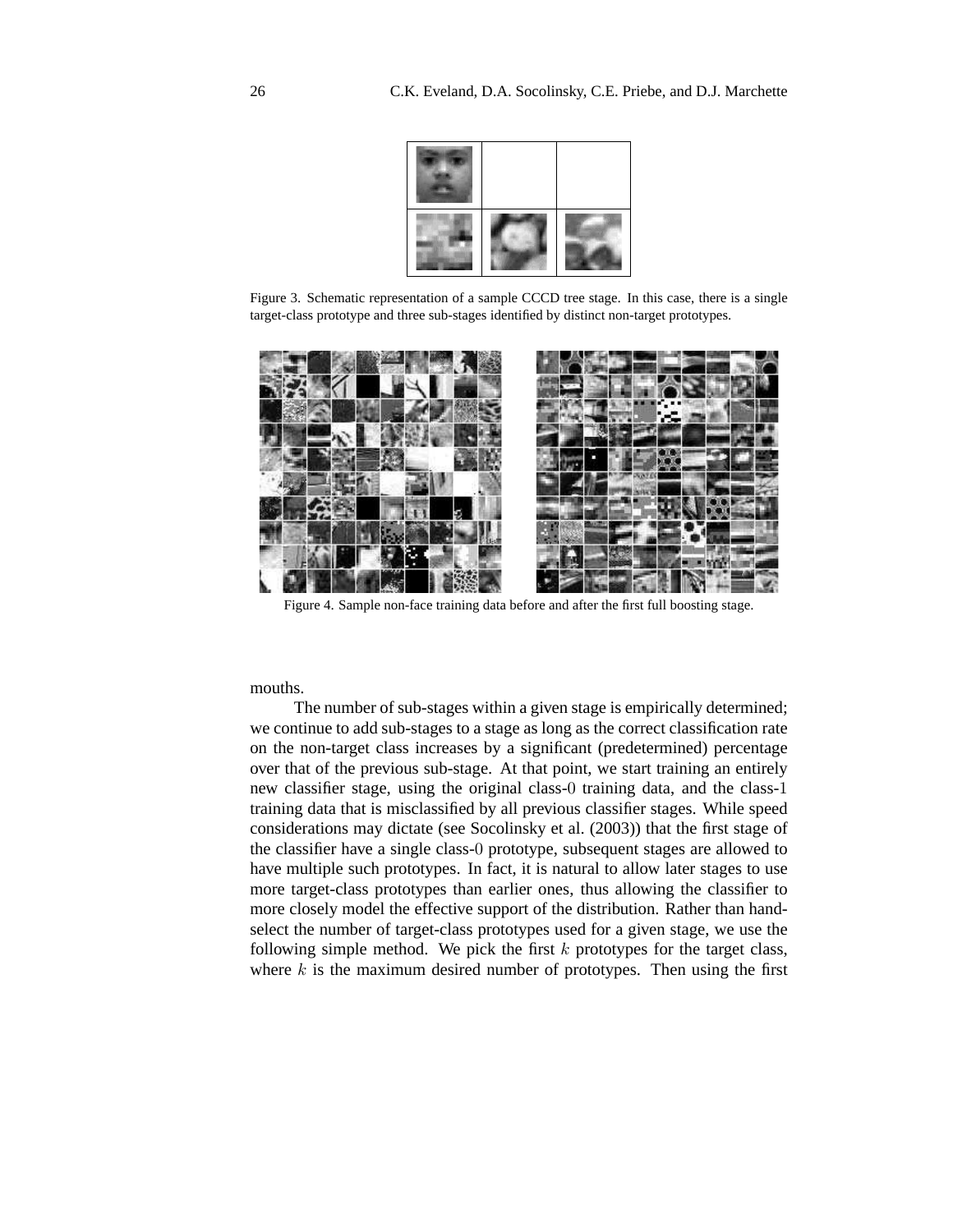

Figure 5. Sequential CCCD structure with three stages of three sub-stages each. Target prototypes are smiley faces and non-target prototypes are represented by polygonal shapes. This is a graphical representation of Algorithm 2.

sub-stage non-target prototype, we evaluate the emprirical performance of the  $k$  classifiers using 1 through  $k$  target prototypes, and select the one with highest accuracy. The resulting structure is illustrated in Figure 5, where we see a classifier with three stages, each of which contains three sub-stages. Algorithm 1 shows the steps in the boosted training algorithm. Here, the indexes  $i$  and  $j$ correspond to stages and sub-stages, respectively. Each stage  $i$  is defined by its  $f_i$  target-class prototypes  $C_0^i = \{c_{0,1}^i, \dots, c_{0,f_i}^i\}$  and scaling factors  $R_0^i$ , as well as the  $n_i$  non-target prototypes and scaling factors  $C_1^i = \{c_{1,1}^i, \ldots, c_{1,n_i}^i\}$ and  $R_1^i$  corresponding to each sub-stage. A large (on the order of a million or more) set of non-target observations  $\mathcal{T}_1^0$  is used for the boosting process, and a separate set  $\mathcal{T}_1$  of target-class samples is used to evaluate the empirical classifier performance on the target class.

Figure 6 illustrates the result of sequentially boosted training for a simple problem in two-dimensions. The target class is supported on the union of two overlapping squares in the unit square, with the density being uniform with equal intensity on both components of their symmetric difference, and uniform with twice the intensity on their intersection. The background class is distributed uniformly on the unit square. One-thousand training observations of each class are used. Each row of Figure 6 corresponds to a stage of a sequentially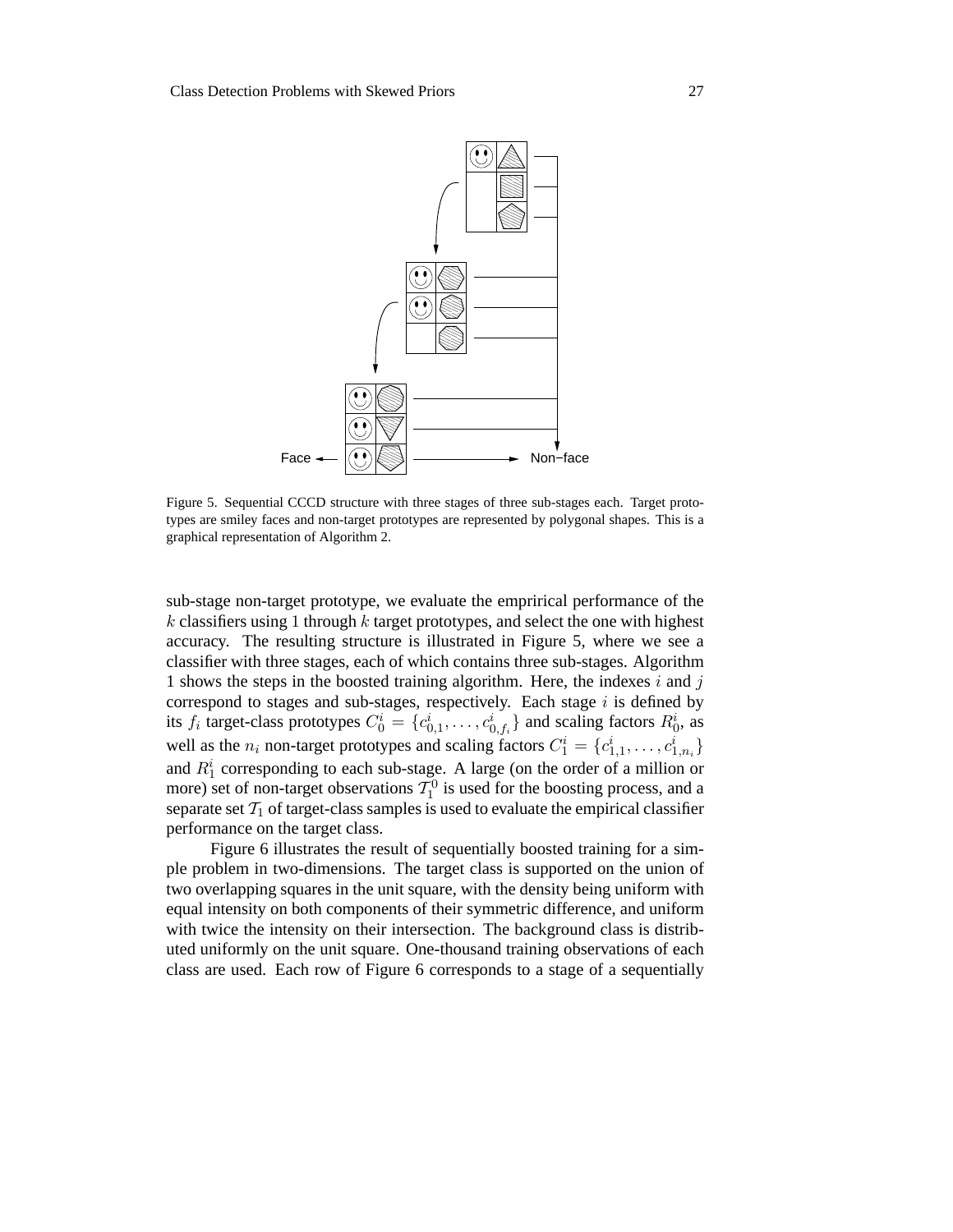#### **Algorithm 1:** Boosted training algorithm.

Let  $\mathcal{T}_0$  and  $\mathcal{T}_1^0$  be *i.i.d.* sets of class-0 and class-1 data respectively. Let  $\beta$  be the required number of stages. Let  $\alpha$  be the threshold on the incremental classification  $j \leftarrow k \leftarrow 1; \mathcal{X}_1^0 \leftarrow \mathcal{T}_1^0$ **for**  $i \leftarrow 1 \dots \beta$  **do** Select  $C_0^i = \{c_{0,1}^i, \dots, c_{0,f_i}^i\}$  and  $R_0^i$  as in Section 2 **repeat** Select  $c_{1,j}^i$  and  $r_{1,j}^i$  as in Section 2, using  $\mathcal{X}_1^{k-1}$  as training data Adjust the scaling factors as in Equation 7 to enforce the required class-0 empirical performance bound Let  $\mathcal{T}_1^k \subseteq \mathcal{T}_1^0$  be the class-1 observations incorrectly classified by the current classifier; Let  $\mathcal{X}_1^k$  be the misclassified class-1 training observations  $k \leftarrow \bar{k} + 1$ **until**  $|T_1^k|/|T_1^{k-1}| \ge \alpha$ **end for**

#### **Algorithm 2:** Sequentially boosted classification.

Let  $x$  be the unlabeled observation. Let  $\beta$  be the number of stages. Let  $C_j^i = \{c_{j,1}^i, \ldots, c_{j,k_j^i}^i\}$  for all  $j \in \{0,1\}, i \in \{1, \ldots, \beta\}$  be the sets of target  $(j = 0)$  and non-target  $(j = 1)$  class prototypes for stage i. Let  $R_j^i = \{r_{j,1}^i, \ldots, r_{j,k_j^i}^i\}$  be the scaling factors for  $C_j^i$ . **for**  $i \leftarrow 1, \ldots, \beta$  **do**  $m_0 \leftarrow \min_{k=1}^{k_0^i} \rho(x, c_{0,k}^i)$ for  $j \leftarrow 1, \ldots, k_1^i$  do **if**  $\rho(x, c_{1,j}^i) < m_0$  **then** Classify as non-target and **exit**

**end if end for end for**

Classify as target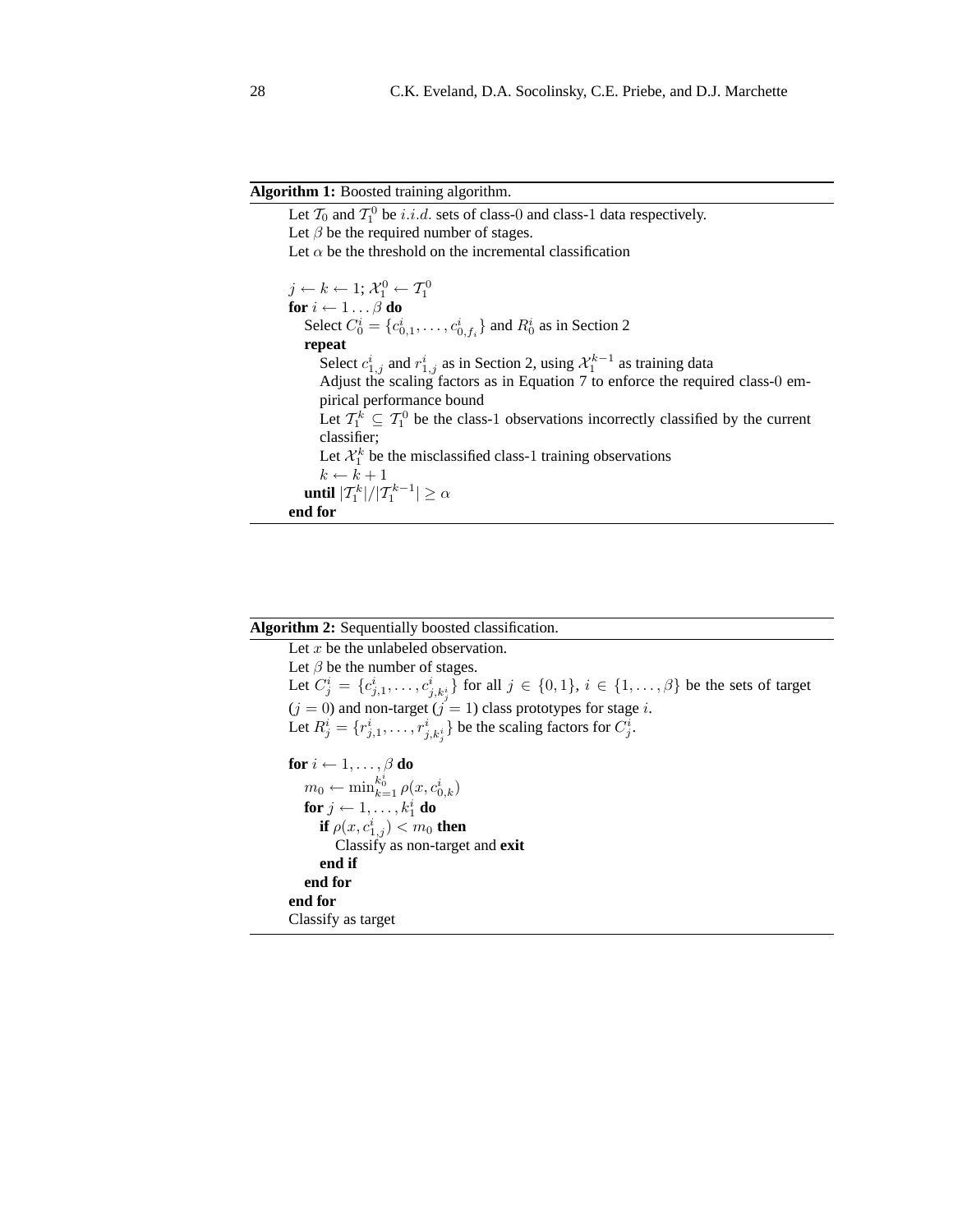

Figure 6. Sequential refinement of the classifier through stages and sub-stages. Each row corresponds to a stage and each column to a sub-stage within it. The region inside the lines is the true support of the target class. The three stages have one, three and six target-class prototypes, respectively. The first stage has three sub-stages, while the later ones have four each.

boosted CCCD classifier, and each column represents a sub-stage within each stage, so the figures should be read from left to right and top to bottom. Each figure shows the estimate of the effective support for the target class corresponding to the respective stage and substage. The three stages have one, three and six target-class prototypes, respectively, and the allowed error for each substage is  $0.5\%$  (thus the total error on the target class is bounded by  $5.5\%$ ). Note that the first stage has only three sub-stages, while stages two and three have four sub-stages each. We see how easy non-target observations can be correctly classified using only a small portion of the classifier, and those rare ones near the discriminant boundary must be processed by later stages or sub-stages.

Figure 7 shows classifier performance on each class as a function of the total sub-stage count, for a 42 sub-stage sequentially boosted classifier. This was evaluated using a set of several thousand faces and non-faces, disjoint from the training set. Note how the performance on the face class decreases as the number of sub-stages increases, $\frac{1}{1}$  while the error rate on the background class decreases. A straight sum of the error rates is not a good criterion of performance, however, as the priors are severely skewed toward the background class. Hence, even though it would appear that the optimal classifier in this case has around 10 sub-stages, the full cascade indeed has a better detection to false alarm ratio.

<sup>1.</sup> The error rate on the face class is bounded above by the number of sub-stages times the error bound on each individual sub-stage.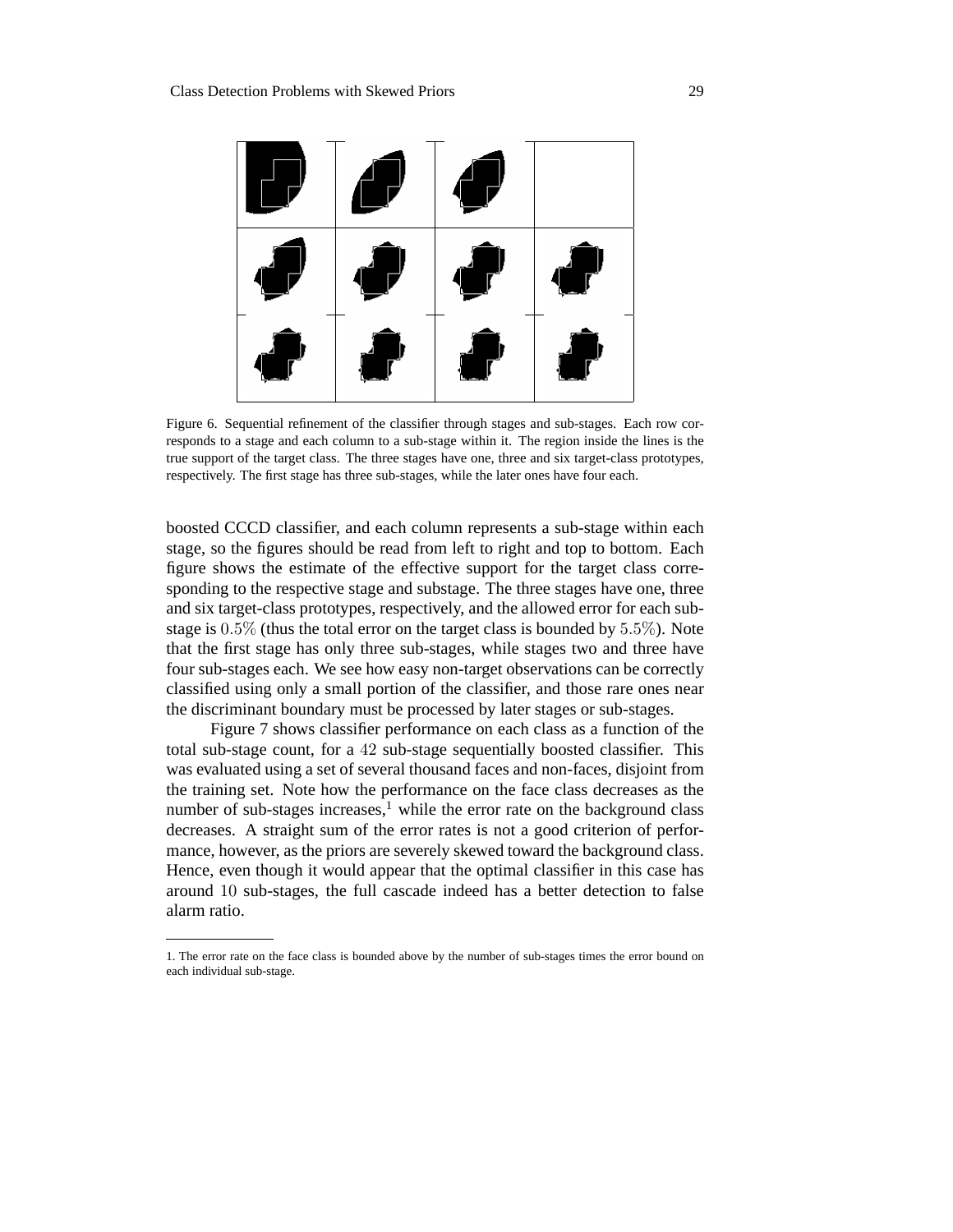

Figure 7. Sequentially boosted performance as a function of total sub-stage count, for a 42 substage sequentially boosted classifier.

## **3.5 Fast Training of a Sequential Classifier**

The main emphasis of our work lies in lowering the classifier error rate and speeding up its application at time of detection. Training time is not a major factor, since training occurs off-line and once completed does not need to occur again; that is, once a classifier has been trained, it can be used indefinitely without modification. However, if training times are prohibitively long, then it is not possible to obtain the desired classifier. In our case, the large number of training observations used, especially for the non-target class, would make standard CCCD training as in Priebe et al. (2003) and DeVinney et al. (2002) all but impossible, since the algorithm there requires the computation of all distances between training observations. Even though it may be clear to the reader, we should remark that a very large number of non-target class observations are normally required to train a sequentially boosted CCCD classifier because of the filtering inherent to the training process. In order to train a given sub-stage, we must collect a sufficiently large number of non-target observations that have been incorrectly classified by all previous stages and sub-stages. This becomes increasingly hard for later stages, as the partial classifier is normally fairly good early in the training process. As a concrete example, when training a face detector (Socolinsky et al. 2003) we have used tens of millions of non-face examples. Note that this does not mean collecting tens of millions of images, but rather using that many subwindows of a few hundred images manually determined to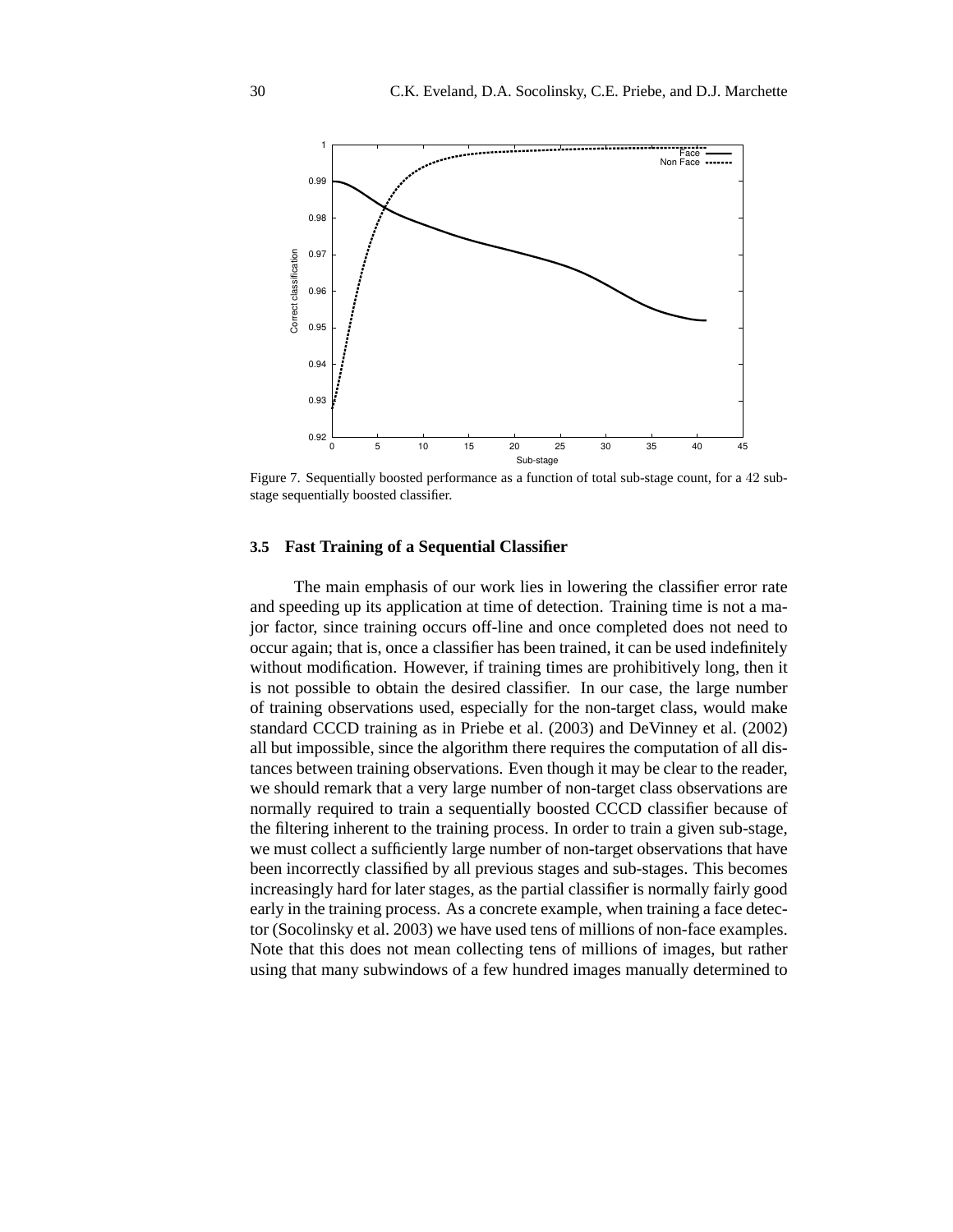contain no faces.

In order to avoid the quadratic growth problem, we apply the following stochastic search strategy. At each sub-stage of training, random subsamples from the class-0 and class-1 training data are drawn, consisting of a few hundred observations each. These subsets are used to train the sub-stage as above, and the empirical performance of the resulting stage on class-1 data is evaluated on the class-1 data not used for training (the complement of the random sample). Recall that the performance on class-0 data is enforced explicitly, so it is not necessary to evaluate it. This process is repeated multiple times for new random samples of the training data, and the sub-stage yielding highest empirical performance is used in the final classifier. We can think of this as a degenerate form of bagging (Breiman 1998).

Experimentally, we have observed that if the random training subsets are not too small, this procedure yields a classifier whose performance is indistinguishable from that of one trained on the full set of training data, but requiring only a small fraction of the computation time. We normally use on the order of 50 random iterations of the above procedure for each sub-stage of the classifier tree.

## **4. Biasing Performance for Optimal Sequential Testing**

Given a training dataset, the CCCD training process in Section 2 seeks to find the classifier minimizing the empirical error rate on that set. This is not the desired outcome if the relative priors in the training set do not reflect those in the real world. For a detection problem, where the real-world priors differ by many orders of magnitude, it is not feasible to work with a representative training set, so we resort to biasing the classifier performance, as in Section 3.2. Likewise, when our classifier is to be used within a sequential testing process, it becomes necessary to bias its performance. In this case, it is important that the error rate on the target class for each test in the sequence be much lower than that on the non-target class. It is easy to see that if for a true target observation a sub-stage of our classifier makes a mistake, the final classification result will be incorrect. On the other hand, if a mistake is made for a true non-target observation, we simply incur the cost of (at least) another test. Hence, errors on the target class are unrecoverable, whereas those on the non-target class are potentially recoverable at the price of additional computation.

It follows from the previous remarks that it is a valid strategy to seek, for any given sub-stage, the highest performance on the non-target class for a fixed maximum error rate on the target class. Note that given the structure of our sequential testing procedure, the overall error (of all tests in sequence) on the target class is bounded above by the sum of the target-class errors of the individual tests. We do not have a comparable bound on the non-target class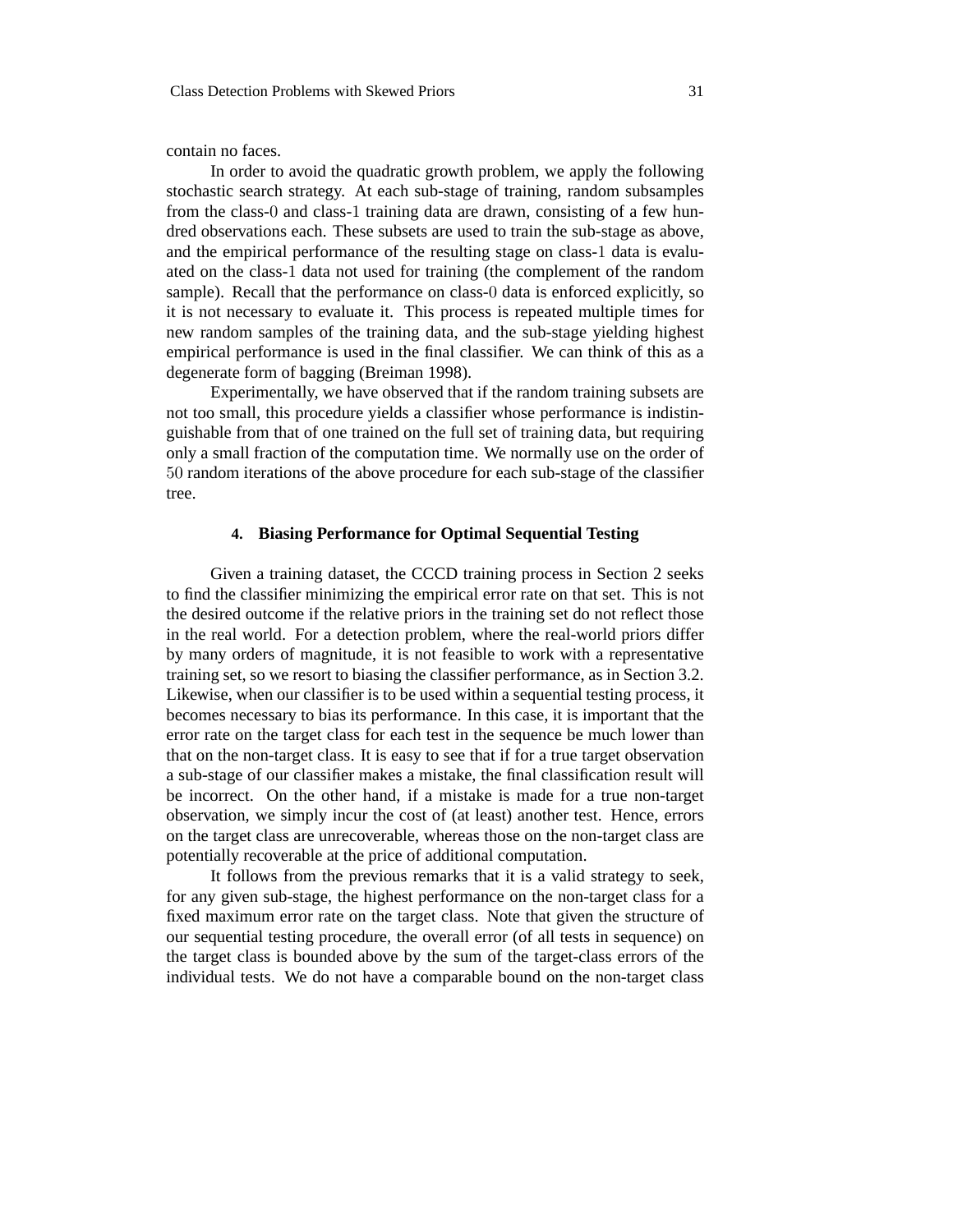error, and in any case such a bound would not be of much use, since we have no control over that error during training. It follows that if we seek to train a sequentially boosted CCCD classifier with a given maximum allowable error on the target class, we must simply control the individual sub-stage empirical errors so that their sum does not exceed the allowed error. This recipe leaves us with a great deal of freedom as to how to distribute the per-sub-stage errors, or equivalently as to the choice of the corresponding biasing factors. When training the boosted classifier, the choice of biasing factor is of critical importance. Not only will it affect the detection rate of the classifier, but it will affect the computational cost as well, especially in the earlier stages. We show below how different choices of per-substage-error with equal overall error result in classifiers with substantially different run-time speeds.

#### **4.1 Varying the Biasing Factor on a Per-Sub-Stage Basis**

For this discussion, let  $\varepsilon_i(k)$  be the class-i error for sub-stage k only, where the error rate is only evaluated for class- $i$  samples for which all substages from 1 to  $k-1$  assign the class-0 label.<sup>2</sup> Let  $\varepsilon_i^*$  $i(k)$  be the cumulative class-i error for sub-stages 1 through k. Furthermore, let  $\overline{X}$  denote the set complement. Based on the algorithm for boosted classification 2, the cumulative error rates are as follows:

$$
\varepsilon_0^*(k) = \begin{cases} 0 & \text{when } k = 0, \\ \varepsilon_0(k)\bar{\varepsilon}_0^*(k-1) + \varepsilon_0^*(k-1) & \text{otherwise.} \end{cases}
$$
 (8)

$$
\varepsilon_1^*(k) = \begin{cases} 1 & \text{when } k = 0, \\ \varepsilon_1(k)\varepsilon_1^*(k-1) & \text{otherwise.} \end{cases}
$$
 (9)

To analyze the effects of varying the biasing factor, let us first consider the simple case when  $\varepsilon_0(k)$  is constant, so  $\varepsilon_0(k) = \varepsilon_0(l)$ , for all  $k, l \ge 1$ . This can be achieved by adjusting the biasing factor at each sub-stage, and allowing the class-1 error to vary from sub-stage to sub-stage. In this case it is simple to compute  $\varepsilon_0^*$  $_0^*$  as follows:

$$
\varepsilon_0^*(k) = \varepsilon_0(k) \sum_{i=0}^{k-1} \bar{\varepsilon}_0(k)^i \le k \, \varepsilon_0(k) \tag{10}
$$

On the other hand,  $\varepsilon_1^*$  $j(t)$  will in general depend on the data, according to the receiver operating characteristic (ROC) curves for the individual sub-stages. See Figures 8 and 9.

<sup>2.</sup> Recall that if any sub-stage prior to k had assigned a class-1 label to the observation, then it would never have been evaluated by sub-stage k.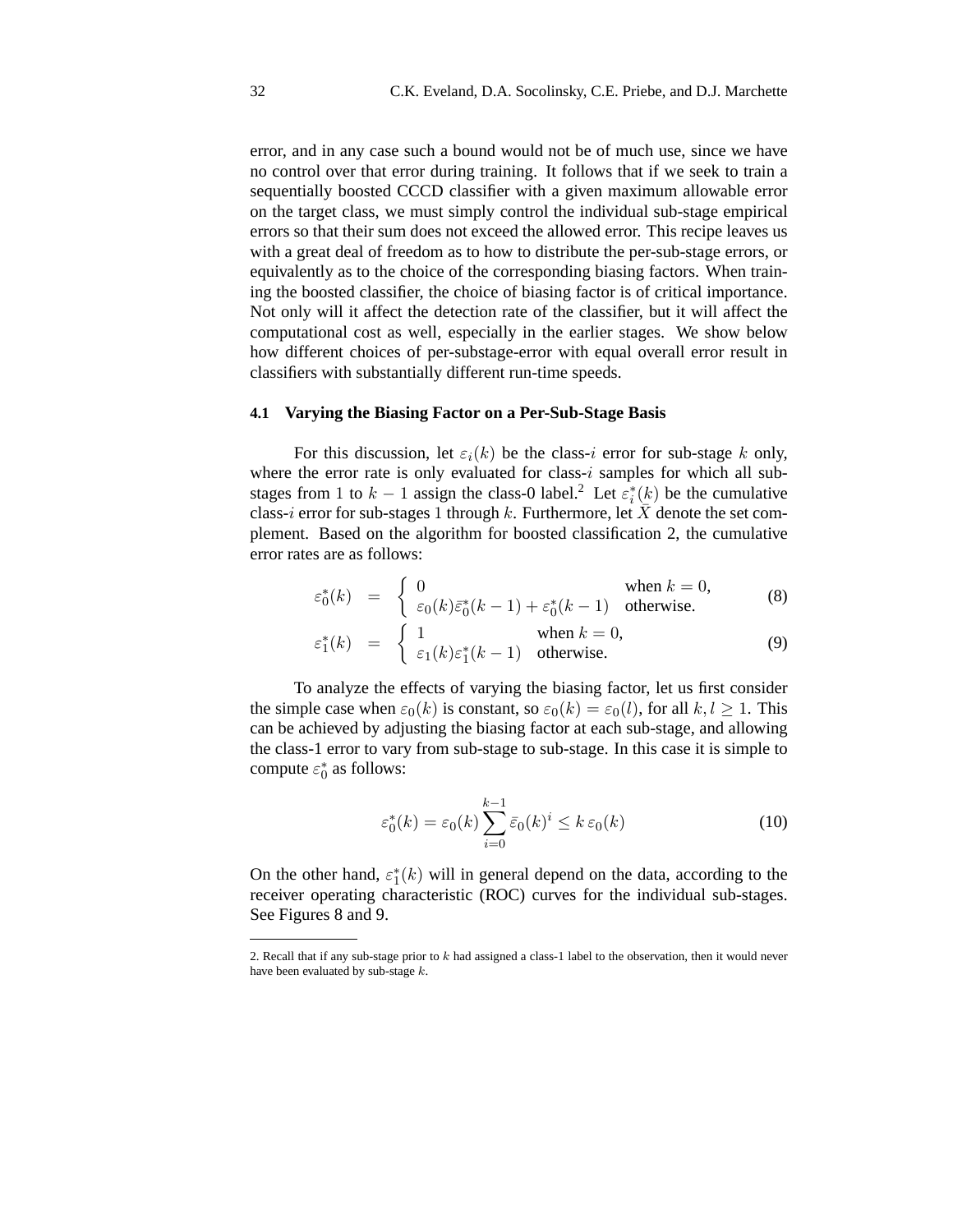

Figure 8. An ROC curve for a typical sub-stage as compared to a standard full CCCD classifier. While it is a weaker classifier, it is faster to evaluate, and can be used with sequential testing to achieve high performance. Inset shows a magnification.

Now assume that since the prior on the non-target class is much larger than that on the target class, there is a fixed acceptable target error rate, and that the goal of training is to get the best possible non-target rejection rate for that amount of target-class error. The simplest way to achieve this is to take the total allowed error, divide that by a constant number, and limit each sub-stage error to that. If the total error is small, then each step up in error will be nearly the same size according to Equation (10). When we compute empirical ROC curves for a sequentially boosted CCCD classifier trained in this fashion, we see that each sub-stage corresponds to a roughly constant step down (increasing error on the target class), and an incrementally decreasing leftward motion (improving error on the non-target class), as is shown as the solid line in Figure 8.

The expected computational cost of evaluating a non-target sample up to no more than  $k$  sub-stages is proportional to the average number sub-stages that need to be evaluated,

$$
U_1(k) \propto \sum_{i=1}^k \varepsilon_k^*(k). \tag{11}
$$

Since  $U_1$  depends on the training and testing data, it is hard to estimate ahead of time, but there are several strategies for reducing it.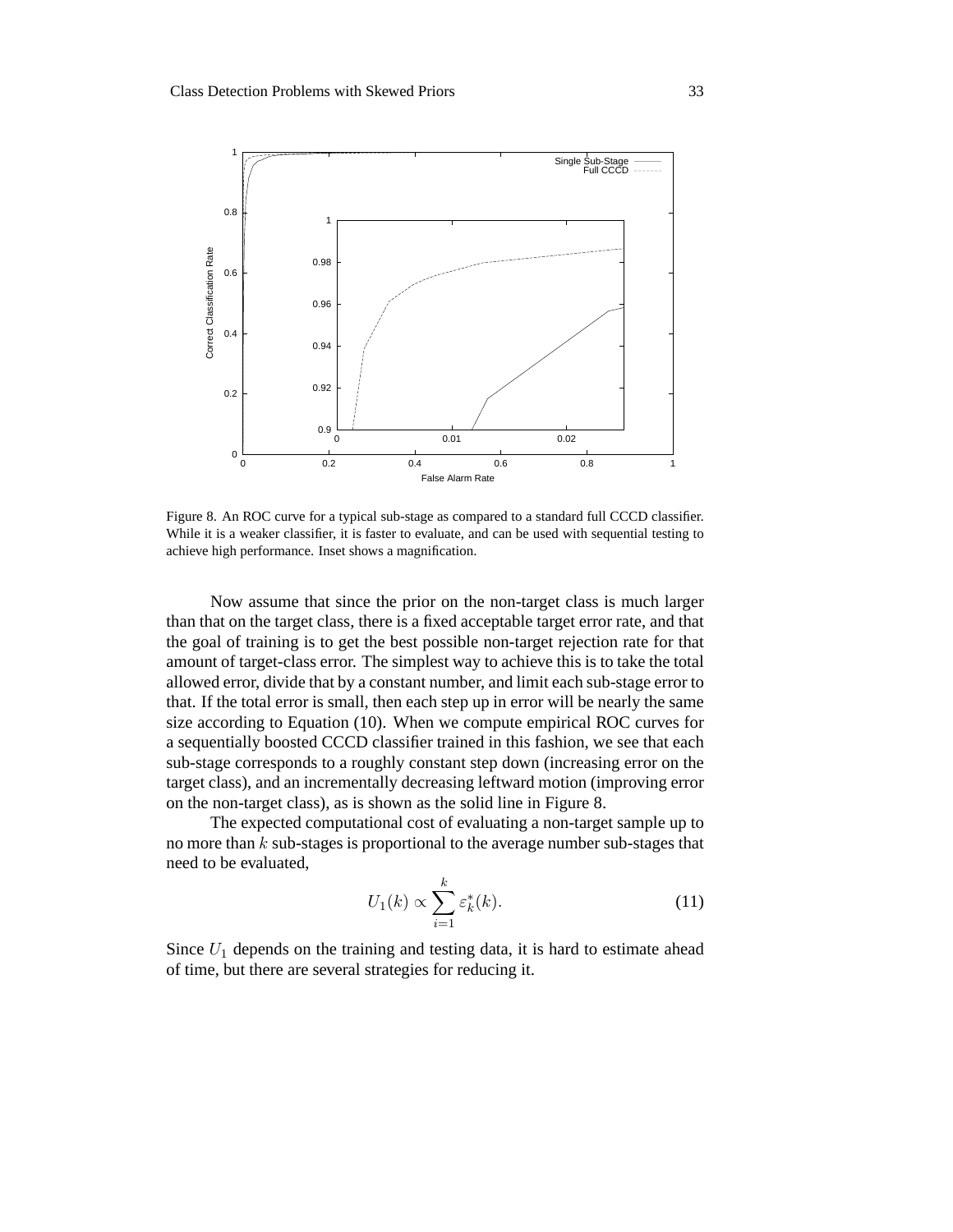

Figure 9. ROC curves for the first, third, and fifth stages in a boosted CCCD classifier. The ROC curves are generated by adjusting the bias between the nearest face and non-face prototypes explored. Also shown is an ROC curve generated by varying the number of sub-stages used with no bias. Inset shows a magnification.

Recall that after a sample has been classified as non-target, computation stops, thus reaching a high rejection rate early in the sequential process will result in a lower average number of sub-stages requiring evaluation. Since a higher rejection rate on the non-target class will necessitate a higher error rate on the target class, it is not possible to have many large reductions in false alarms before exceeding the limit on correct classification. It is the early stages that have the greatest effect on classification speed, so after initial stages of high non-target rejection rates and high target error rates, we can switch to biasing factors that yield lower target-class error for the remaining stages. See Figure 9.

Figure 10 shows three strategies for varying biasing factors that yield the same final correct classification rate of 98% on the target class, but rapidly achieve most of the non-target rejection in the first few sub-stages. The first method is to allow a constant maximum error of 0.2%. The second scheme is to allow a large error in the first step, and then a constant smaller error thereafter. This scheme is labeled "Stepped" in Figure 10, and uses a 1% initial step, followed by a 0.1% limit, as compared to the 0.2% limit in the constant case. Both the "constant" and "step" strategies take 10 steps to reach 98% correct target classification. The third scheme is to take an exponential decay rate of 1/2 the target error each step to converge on a final rate of 98%.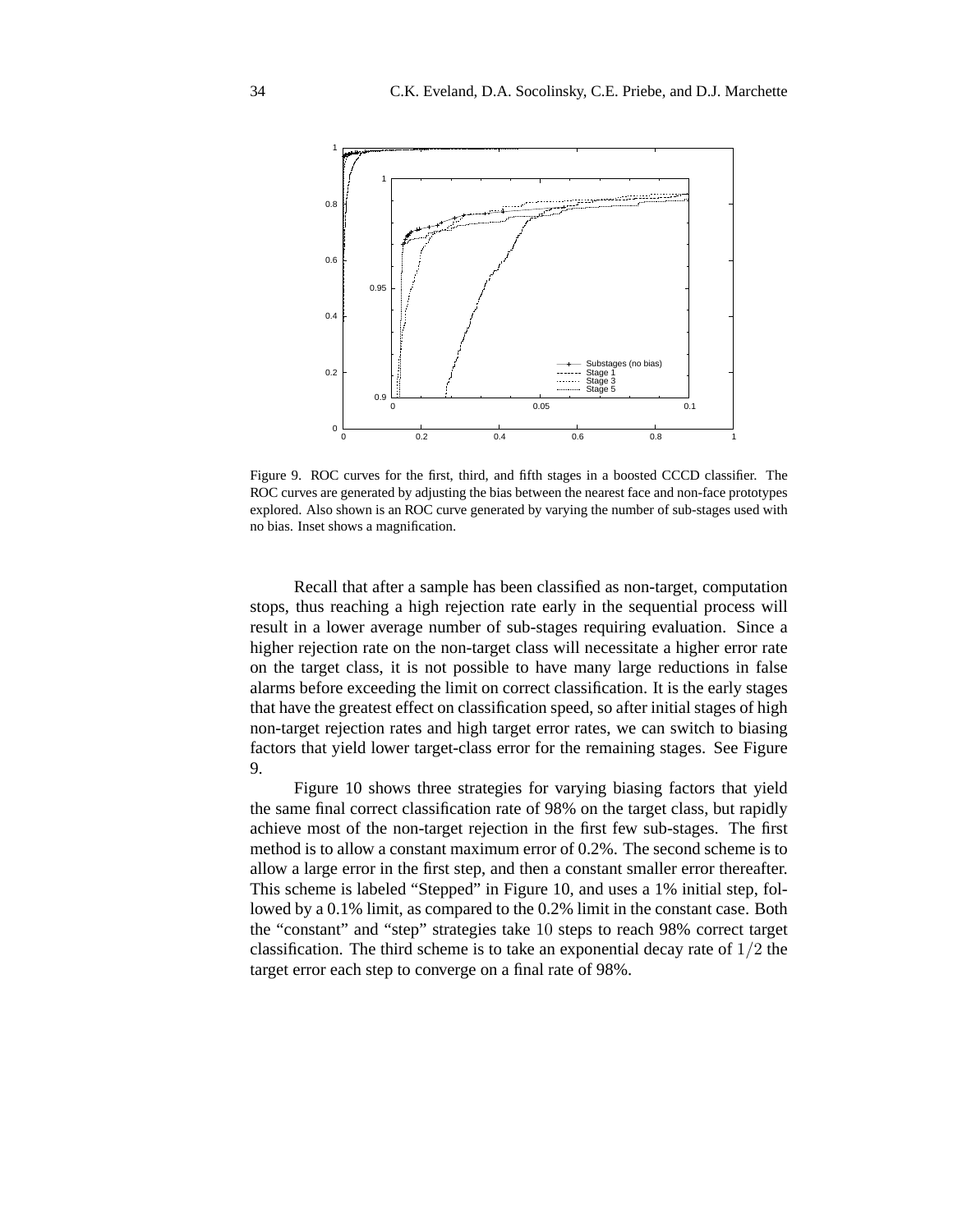

Figure 10. ROC curves for three different biasing strategies. The operational point of the final classifier is at 98% correct classification. While the linear strategy has a better rejection rate, the computational expense of the other two strategies are significantly lower.

Table 1. Average number of sub-stages evaluated for non-face samples under three different biasing schemes with equal final correct classification rate of 98% on the face class.

| Linear | <b>Step</b> | Exponential |
|--------|-------------|-------------|
|        |             |             |

Performance results for these three different biasing strategies are shown in Table 1. The performance is measured by the average number of sub-stages that must be evaluated for a non-target observation. This is estimated using a large set of non-target observations not used for training. It should be clear that since the relative frequency of non-targets is overwhelmingly higher than that of targets, the computational cost of classifying a non-target observation determines the run-time speed of the classifier when used in the real world. Results show that both of the dynamic strategies for adjusting the biasing factor markedly improve performance. Between the two strategies, the exponential decay of target error has slightly superior performance. Since the exponential decay strategy is also able to achieve a higher non-target rejection rate for the same correct classification, it should be preferred over the step method. The constant bias factor will be able to achieve the best non-target rejection rates of all however, so should be considered when speed is not as important.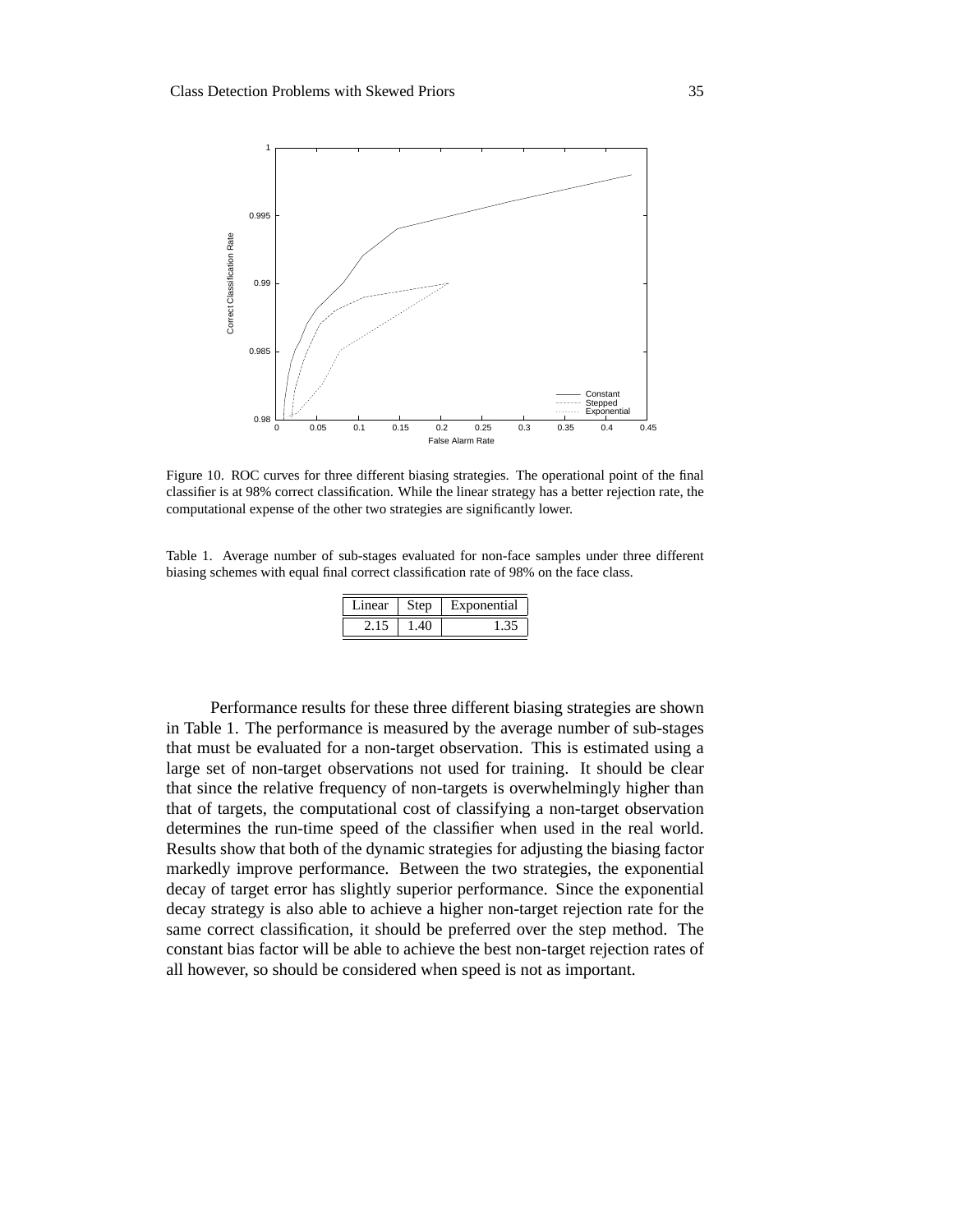## **5. Adaptive CCCD Trees**

In Section 3.4, we discussed the fact that as we train the second and subsequent stages of a sequentially boosted CCCD classifier, we allow multiple prototypes to be used for the target class. This is so that we can more accurately model the support of the target class. In the classification stage, however, we are only concerned with whether the unlabeled sample was closer to any target or non-target prototype. In particular, if a sample is found to be closer to some target prototype than to all non-target prototypes within a stage, the specific closest target prototype is irrelevant. This is a waste of valuable information, since the set of target-class protoypes induce a partition space. More explicitly, for any given CCCD stage, we can view the set of target-class prototypes as a set of cluster representatives. Now, almost every sample (target or non-target) can be assigned to one target-class cluster using the nearest neighbor rule with respect to (1). Figure 11 shows the cluster means obtained by training a CCCD stage on a set of zero mean unit norm face images with fixed eye locations. Even though the choice of prototypes is a greedy optimization of the graph dominating set, we see that structure within the data arises naturally. In this case, the three prototypes encode the type of illumination under which the face image was acquired. In this section we introduce a variant of the sequentially boosted CCCD classifier that exploits the partition induced by the target representatives to yield better performance and faster run times. The inevitable trade-off is more complex and lengthier training.

In order to train a boosted tree, we proceed as in Section 3.4 to obtain the first two stages of a sequentially boosted CCCD classifier. As we pointed out before, for reasons of run-time speed, one normally uses a single target-class prototype for the first stage, and multiple ones for subsequent stages. In order to train the third level stages of the tree, we run the training data through the partial classifier and discard, as before, any training observations that are labeled as non-target. We separate the remaining training observations into groups according to the nearest target-class prototype in the second stage. Now, for each one of these groups (one per target-class prototype) we train a sequential CCCD stage using only the data in the group. As in the sequentially boosted CCCD training, we need only specify the maximum allowable number of target prototypes, and the algorithm will select at most such a number. For example, when training the stage whose target clusters are shown in Figure 11, the training algorithm was told to select no more than four prototypes, yet it chose to stop at three, since the data would only support three natural clusters. Figure 12 shows a boosted CCCD tree. Each stage is shown as a box containing the target-class prototypes along the bottom and the non-target prototypes along the right side. A rightward-pointing arrow indicates classification as non-target. A downward-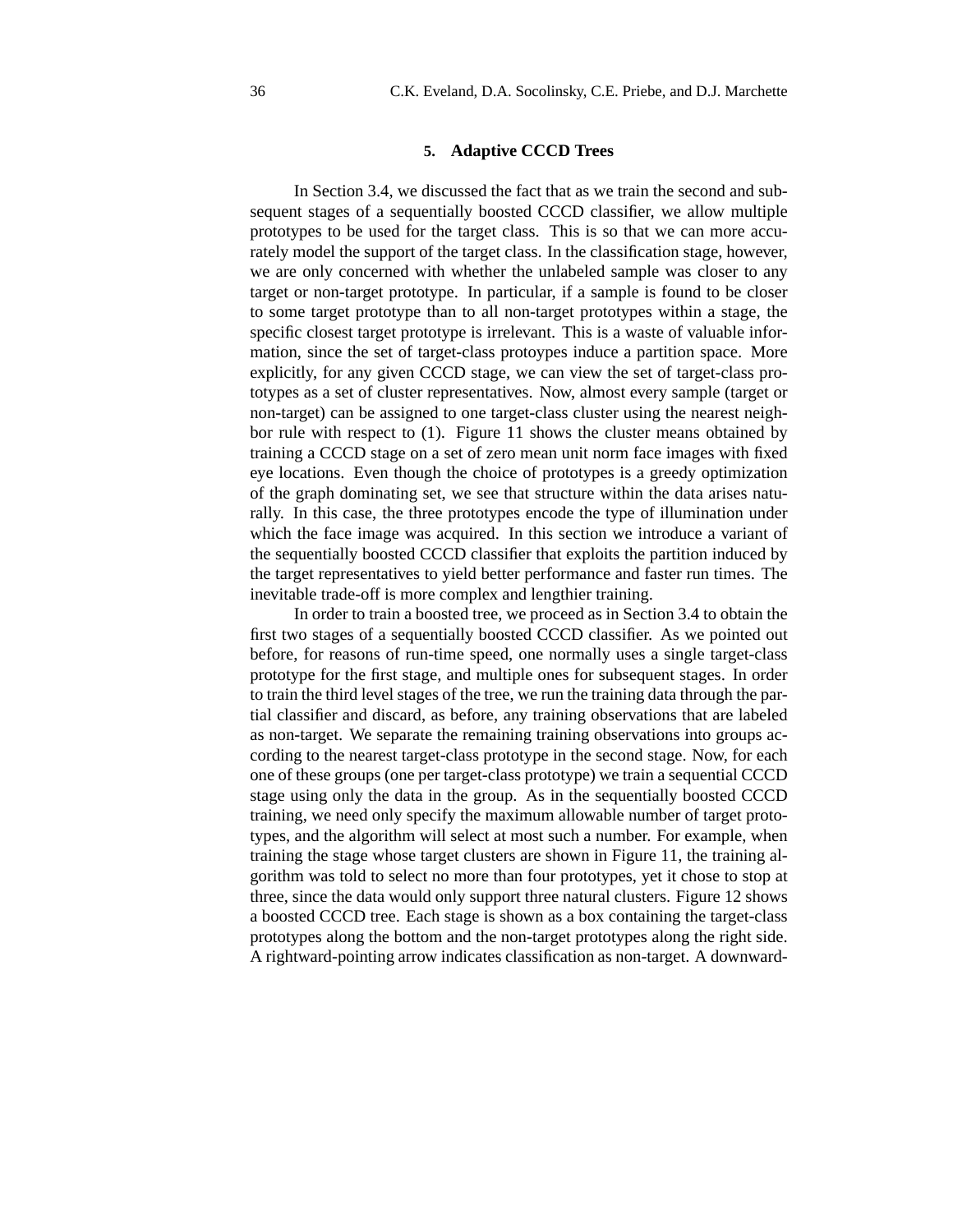

Figure 11. Clusters found by the CCCD classifier while training a boosted tree classifier. Each image represents the mean face within that cluster. While the clusters are ultimately chosen to maximize classification performance, they do correspond to the major image classes that are intuitively expected. Frontal, left and right illumination are all the dominant clusters.

pointing arrow leads to either further testing or classification as target.

Once a boosted CCCD tree is trained, classification is a straightforward extension of the sequentially boosted case. Algorithm 3 shows pseudo-code for the boosted CCCD tree classifier. We simply compare the unlabeled sample sequentially against the target and non-target prototypes in a stage, as before, and if the sample is closer to the target class, we choose the next set of target/nontarget prototypes based on the closest target prototype, and continue. If at any point the sample is closer to some non-target prototype than to all target-class prototypes, then it is labeled as non-target and the process is halted. Alternatively, if the sample is never found to be closer to a non-target prototype, it is declared target class. By partitioning the data at training time, we tune the later-stage CCCD classifiers to local regions of the discriminant boundary. As a result, each later stage is required to represent only a region of the boundary in the vicinity of its target-class prototypes, thus allowing finer modeling of the class support with the same number of prototypes. Note that even though a boosted CCCD tree may have a large number of target class prototypes, only those along the path explored by a given unlabeled sample are used. Therefore the increase in representational capacity does not result in longer run times. On the other hand, training is a lengthier process, and more data is needed. In some cases, the need for extremely large amounts of training data may render the tree training infeasible after a few stages, especially for the branches exploring rare cases. In order to obtain sufficient training data to extend these branches it is often necessary to filter millions of non-target training data through the previous tree stages.

Performance when using a CCCD tree is improved on two fronts. Firstly, overall accuracy is better, with results shown in Figure 13. The reason for this is that the number of effective target prototypes is increased. In the sequentially boosted CCCD classifier, only a few target prototypes have to represent the entire target-class distribution, which does not substantially change from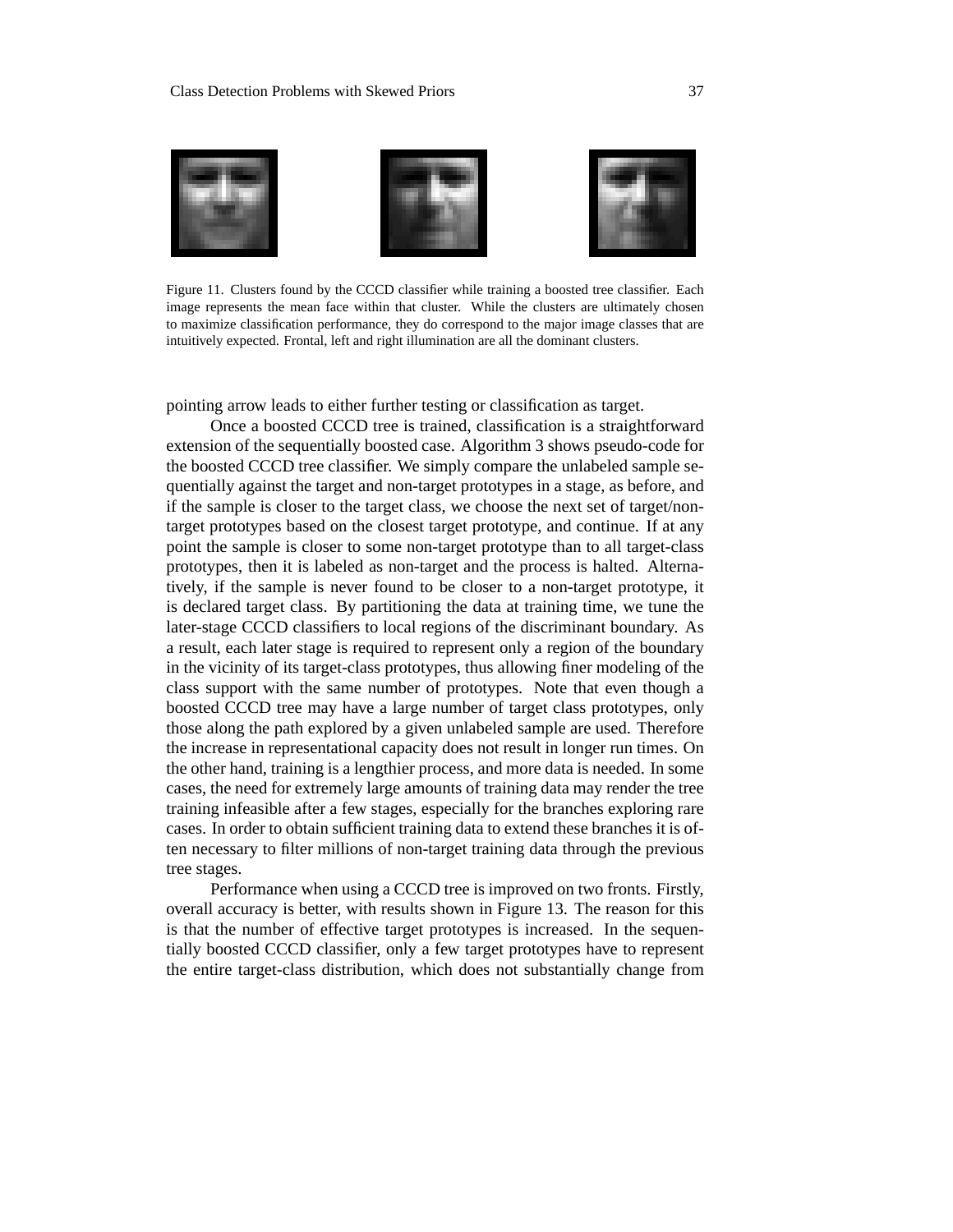

Figure 12. A boosted CCCD tree classifier. Terminal arrows facing right indicate a target-class decision, while arrows facing up indicate a non-target decision. Non-target prototypes (substages) are evaluated from left to right.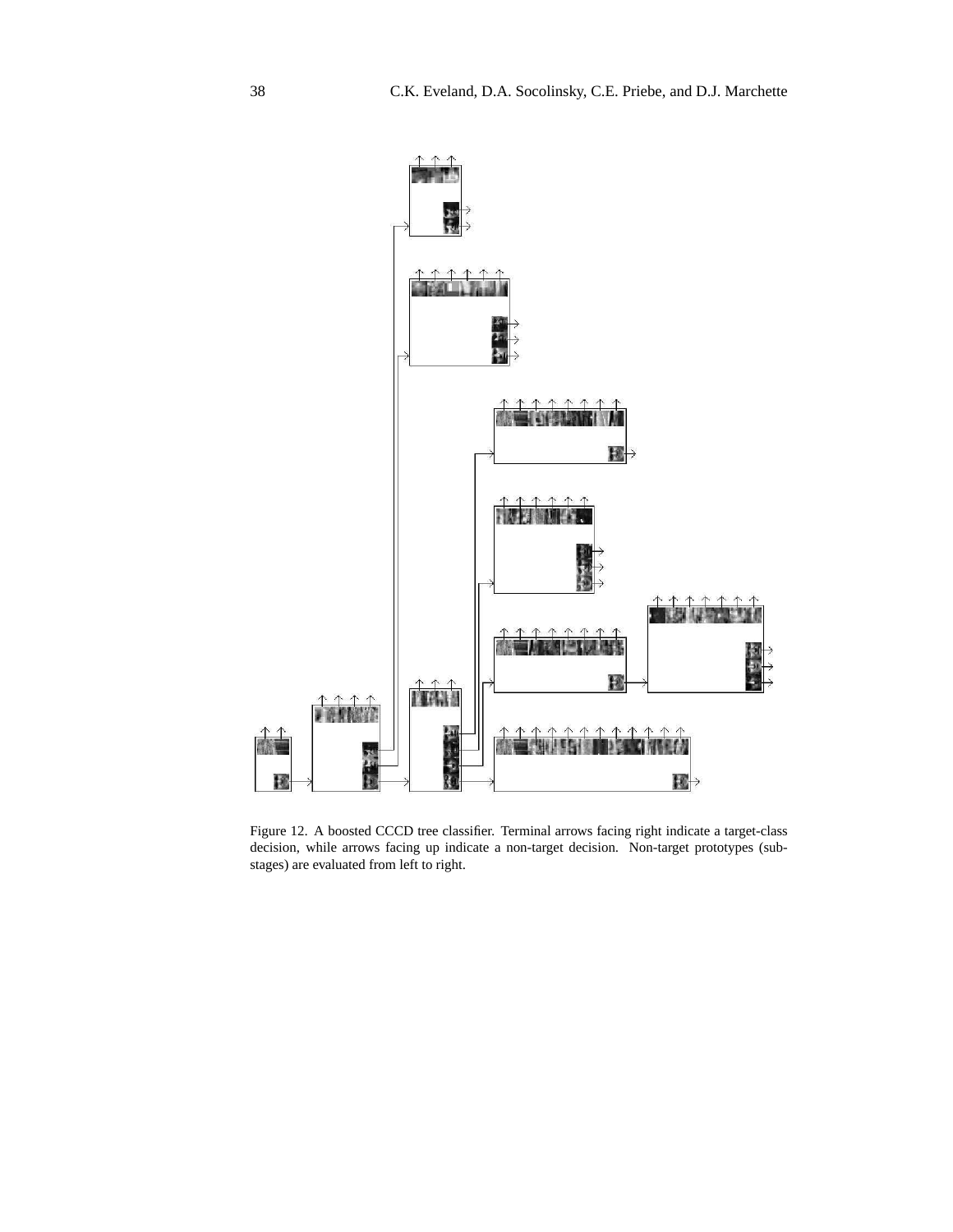**Algorithm 3:** Boosted tree CCCD classifier

Let  $C_k(S)$  be the set of class-k prototypes for the stage S. Let  $c_k(S, j)$  be the class-k prototype for the j-th sub-stage of the stage S. Let  $r_k(S, j)$  be the class-k radius for the j-th sub-stage of the stage S. Let  $T(S, j)$  be the biasing factor for the j-th sub-stage of the stage S. Let Child $(S, j)$  be the j-th child stage of the stage S.

```
S \leftarrow The root stage.
while S \neq \emptyset do
   for j \leftarrow 1 \dots |C_0(S)| do
       d_j \leftarrow d(x, c_0(S, j))end for
   for j \leftarrow 1 \dots |C_1(S)| do
        b \leftarrow \arg \min_{k \in [1, |C_0(S)|]} \frac{d_k}{T(S,j)r_0(S,k)}r'_0 \leftarrow \frac{d_b}{T(S,j)r_0(S,b)}r'_1 \leftarrow \frac{d(x, c_1(S,j))T(S,j)}{r_0(S,j)}if r'_0 \geq r'_1 then
           return 1
       end if
   end for
   S \leftarrow Child(S, b)end while
return 0
```
stage to stage. With the boosted CCCD tree classifier, the same number of face prototypes can be used to model only the cluster within the face distribution matching the previous decisions in the tree. As the target class distribution will decrease in complexity as we narrow our scope, a small number of prototypes normally suffices for good performance.

A secondary performance improvement comes from the fact that the average cost of evaluating a target sample is lower than in the sequential case. This is clear from the fact that for a face sample to be correctly classified by the sequential process, it must be compared to all target prototypes. The average number of comparisons for the tree case is lower, thus yielding faster run-times. Of course, it is the expected cost of evaluating a non-target sample that normally drives the run-time speed of a detector. However, there are cases where the cost of evaluating a target sample is a significant run-time factor. <sup>3</sup> Table 2 shows the average number of sub-stages evaluated when processing a target-class sam-

<sup>3.</sup> For example, if one were to use the detector within a target tracking framework, the likelihood of observing a target would be relatively high as long as the tracker maintains a good estimate. In this case the relative class priors are no longer so severely skewed, and the cost of classifying a true target observation is relevant to overall speed.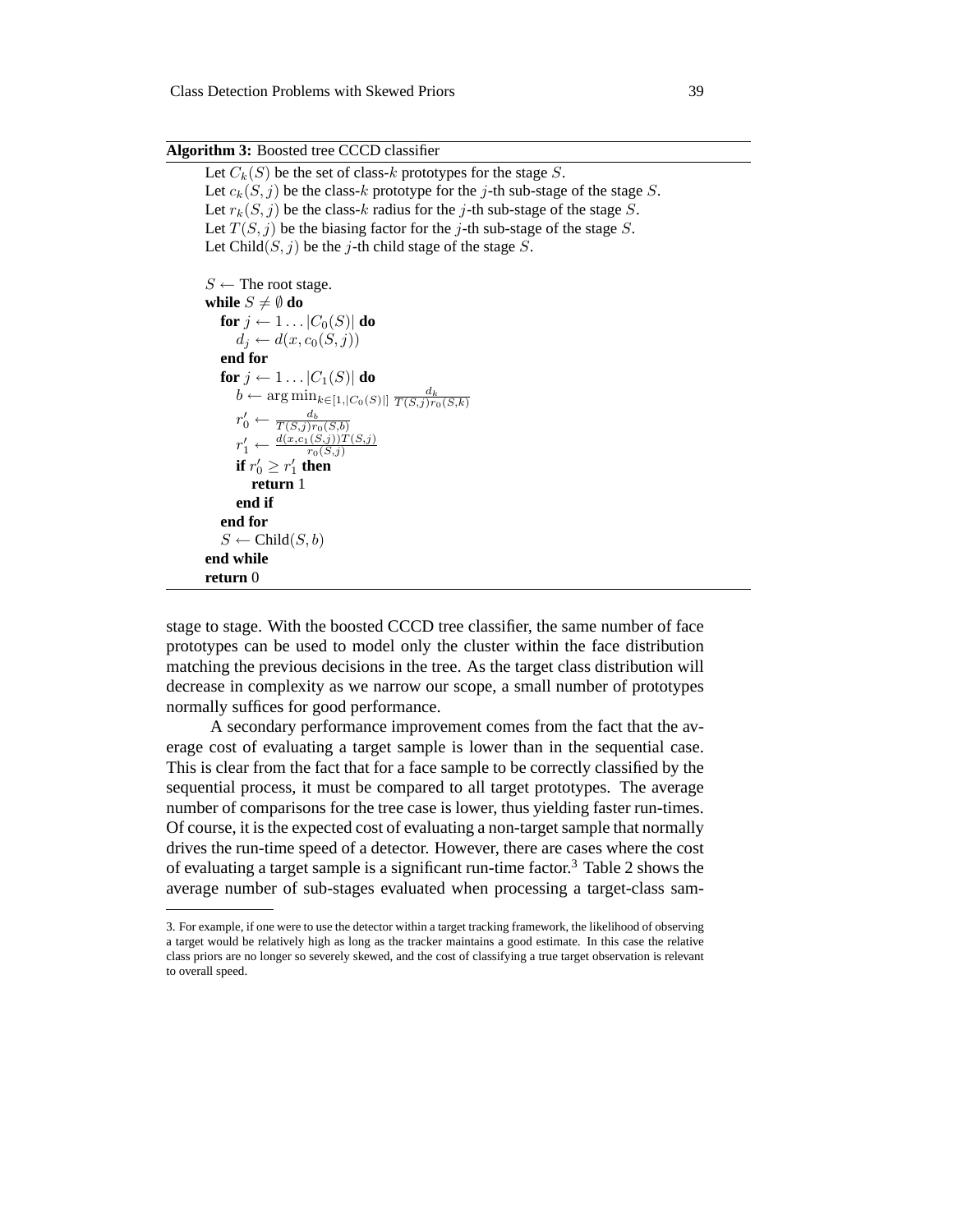

Figure 13. ROC curves for sequentially boosted and boosted tree CCCD classifiers. Insert shows a magnification.

ple using sequentially boosted and boosted tree CCCD classifiers. We see that the number of sub-stage evaluations required to process a target sample is substantially lower when using a tree-based classifier. The number of sub-stages required for evaluating a non-target sample is not very different. This should be no surprise, as the majority of non-target samples are correctly classified using the first stage only, which occurs before the tree begins to branch.

## **6. Performance and Speed Analysis**

This section provides a number of performance comparisons between the proposed CCCD approaches and support vector machines (Vapnik 1998). The comparison to SVMs is particularly relevant since CCCDs have many conceptual similarities with them, especially SVMs based on radial basis functions. While SVMs model the discriminant boundary by choosing class representatives close to that boundary, CCCDs do so by using representatives in regions of high statistical depth.<sup>4</sup> Both methods restrict their choice of representatives to elements of the training set, unlike other methods for prototype selection, such as k-means. In both cases, this restriction is imposed in order to make

<sup>4.</sup> The statistical depth of a point can be thought of as its closeness to the center of a dataset. For a more detailed discussion, see Zuo and Serfling (2000).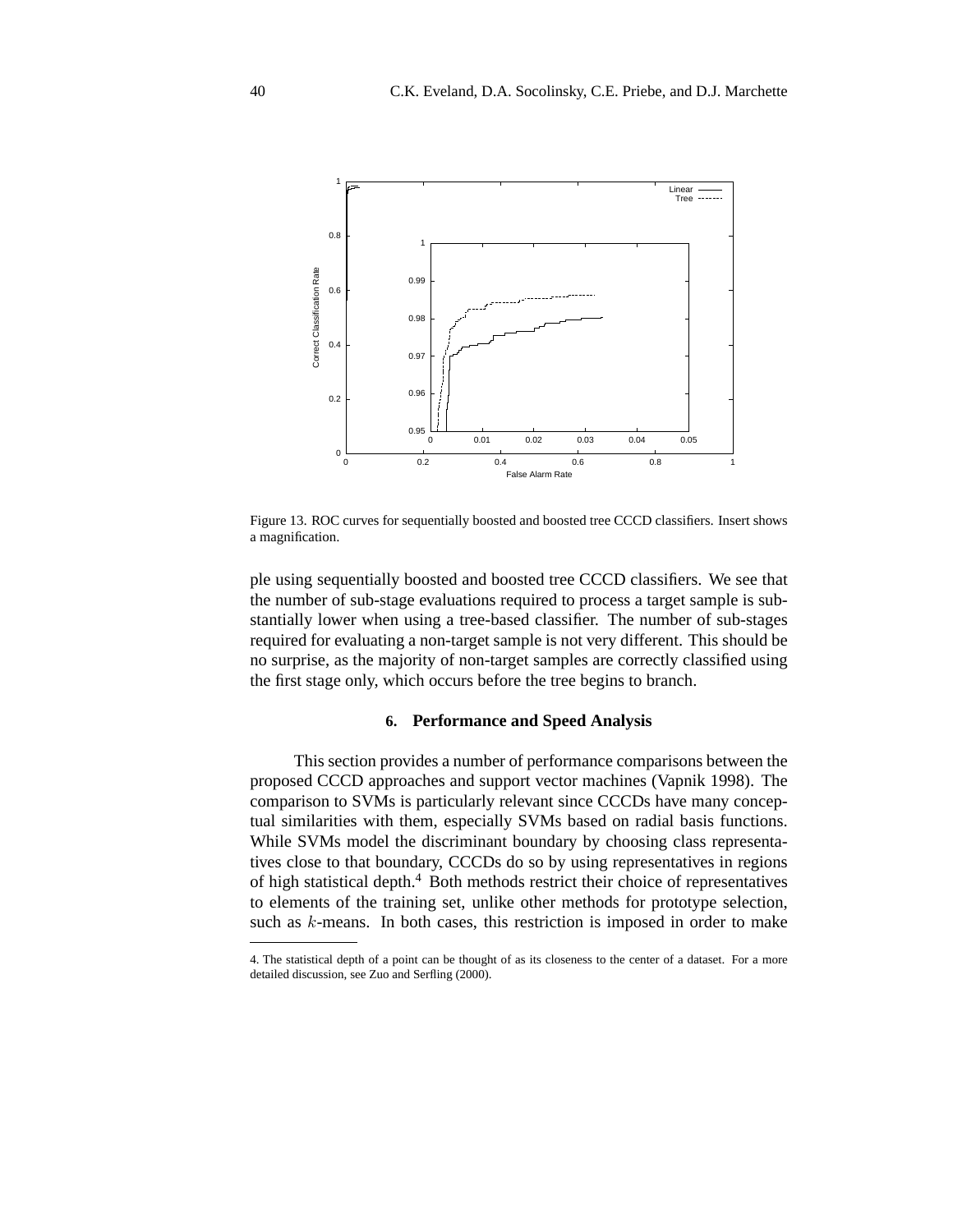|                  | Targets | Non-Targets |
|------------------|---------|-------------|
| Sequential CCCD: | 20.58   | 1.44        |
| Tree CCCD:       | 12.31   | 1.36        |

Table 2. Average number of sub-stages that must be evaluated for each two classifiers of roughly equal classification performance on both targets and non-targets.

training computationally tractable. Unlike SVMs, however, CCCDs use a suboptimal procedure for picking the prototype set, since the optimal method is NP-complete.

In some cases CCCD classifiers have been shown to have similar or superior performance to SVMs (DeVinney et al. 2002). For many of the experiments presented in this paper, SVMs have shown better classification performance than CCCD classifiers, although at considerably higher computational cost. Figure 14 shows ROC curves for SVMs with linear, polynomial (degree two), and Gaussian kernels as compared to a CCCD classifier. Multiple CCCD classifiers were trained on random subsets of the data, and 95% confidence intervals on their performance are shown in the graphs. Note that the comparisons are between standard CCCD classifiers with no bound on the number of prototypes (not boosted ones) and SVMs. We have observed that a boosted CCCD classifier will have roughly similar classification performance as a standard one with no bound on the number of prototypes per class, although at a much lower computational cost. Therefore, these comparisons should reflect the expected performance of the boosted classifiers. Unfortunately, training the boosted classifiers is a lengthy process, and it would be infeasible to train a large enough sample in order to have meaningful confidence intervals. As we can see in Figure 14, SVMs with quadratic and Gaussian kernels outperform a CCCD, while the CCCD outperforms a linear SVM. All of them were trained with the same data set.

Figures 15, 16 and 17 explore the generalization capability of CCCD classifiers versus linear, quadratic and Gaussian SVMs, trained and tested on the same data. The training set consisted of face images with frontal or near frontal illumination, and the test set consisted of face images with severly lateral (left or right) illumination. As we can see, CCCDs generalize statistically significantly better than linear SVMs. For Gaussian SVMs, CCCDs appear to generalize slightly worse, but it is unclear whether this difference is significant. The difference appears to be more significant with quadratic SVMs, although once again the confidence intervals are wide enough as to make this unclear.

The clear advantage of CCCDs over SVMs comes when we consider the computational cost of applying the classifier. Table 3 shows the number of support vectors for each of the three tested support vector machines. In each case,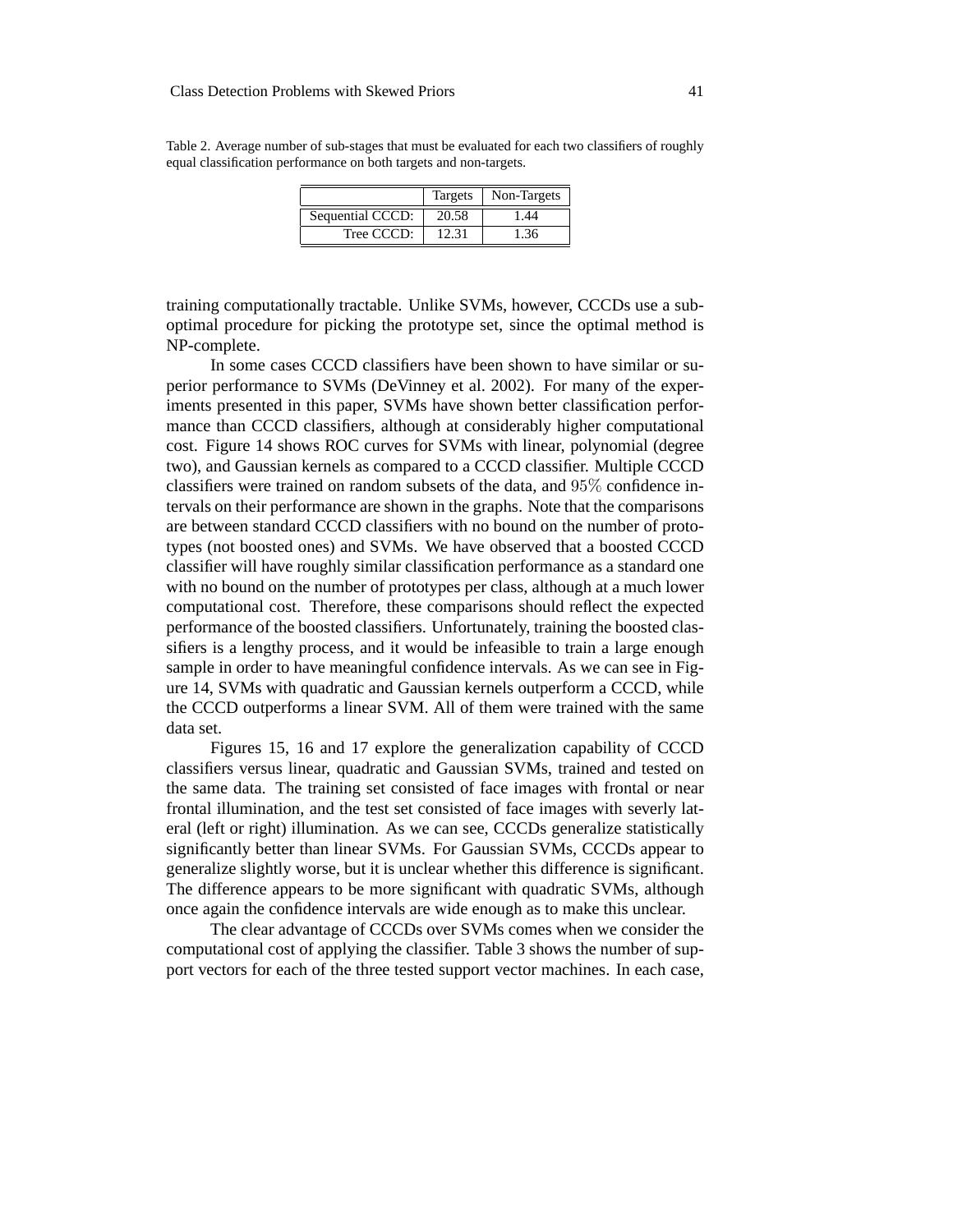

Figure 14. Performance of CCCD *versus* several SVMs. The same training and testing data are used for both. Since the CCCD training algorithm is non-deterministic, 95% confidence intervals are shown. Insert shows a magnification. SVM performance is best with Gaussian kernels, followed by polynomial and linear kernels.

all support vectors must be evaluated in order to obtain a classification. For the boosted CCCD classifiers, we noted that the average number of sub-stages evaluated when processing a non-target (the driving component of the run-time cost) is about 1.4, which would result in an average of 2.4 prototype comparisons per non-target sample. (One for the face class, and an average of 1.4 non faces.) Since the computational cost of processing a support vector is the same as that of processing a CCCD prototype, this is about 450 times fewer comparisons than the various SVMs, and hence about 450 times faster. A number of authors have proposed methods for reducing the complexity of SVMs (Burgess 1996; Schölkopf, Burgess, Knirsch, Müller, Rätsch, and Smola 1999). Using the algorithm in Schölkopf et al. (1999), and the Gaussian SVM whose performance is displayed in Figure 14, we created a reduced SVM with computational complexity comparable to a boosted CCCD tree. Figure 18 shows ROC curves for the full Gaussian SVM, the reduced one, and a boosted CCCD tree. We can now see that for the same computational cost, the boosted CCCD tree is superior to the Gaussian SVM.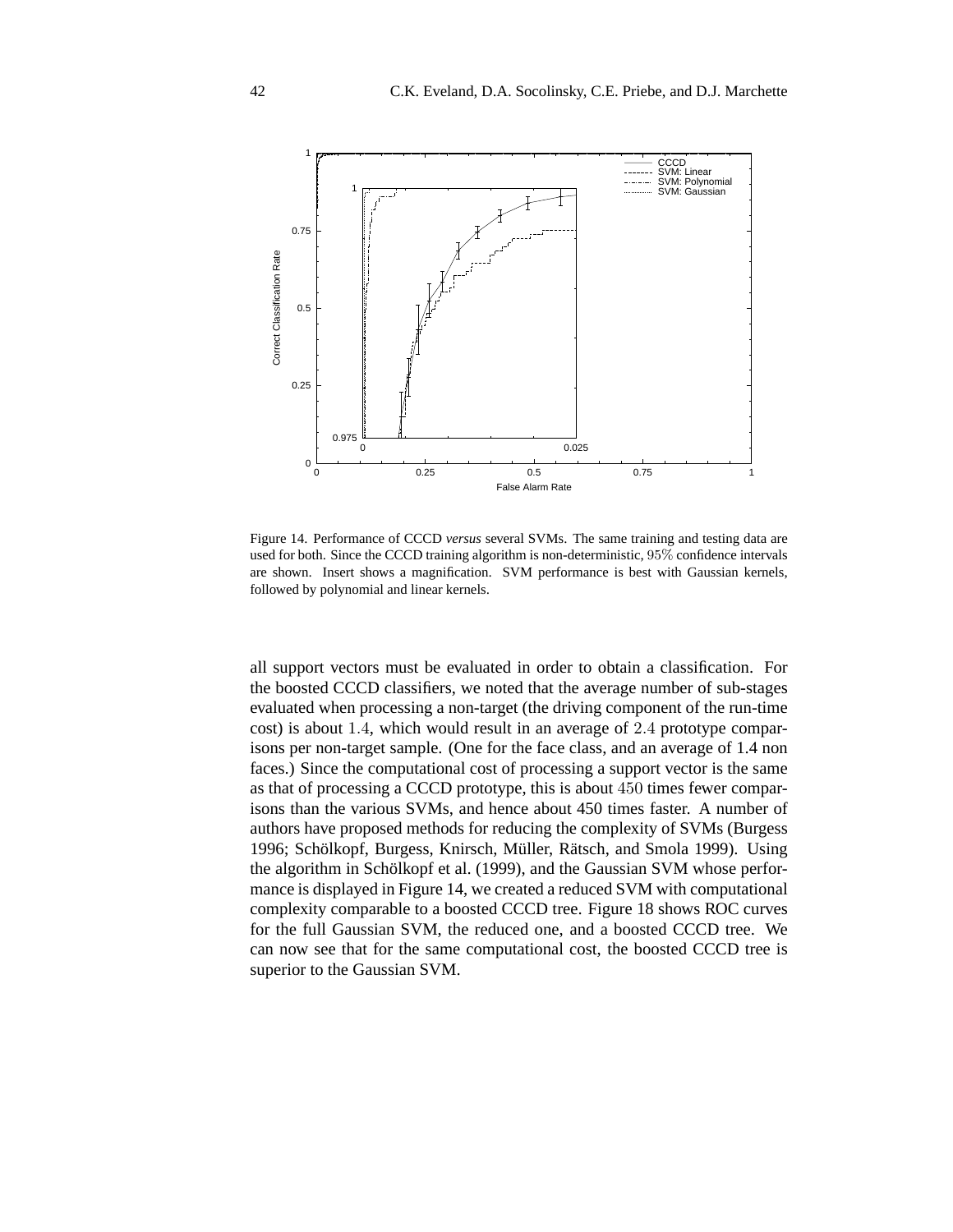

Figure 15. The generalization capability of an SVM with a linear kernel *versus* a CCCD classifier. Testing is on lateral illumination (top) and severe lateral illumination (bottom). In both cases, the training data was frontal or near frontal illumination. Error bars show the 95% confidence intervals after 25 random restarts for the CCCD classifier. Insert shows a magnification.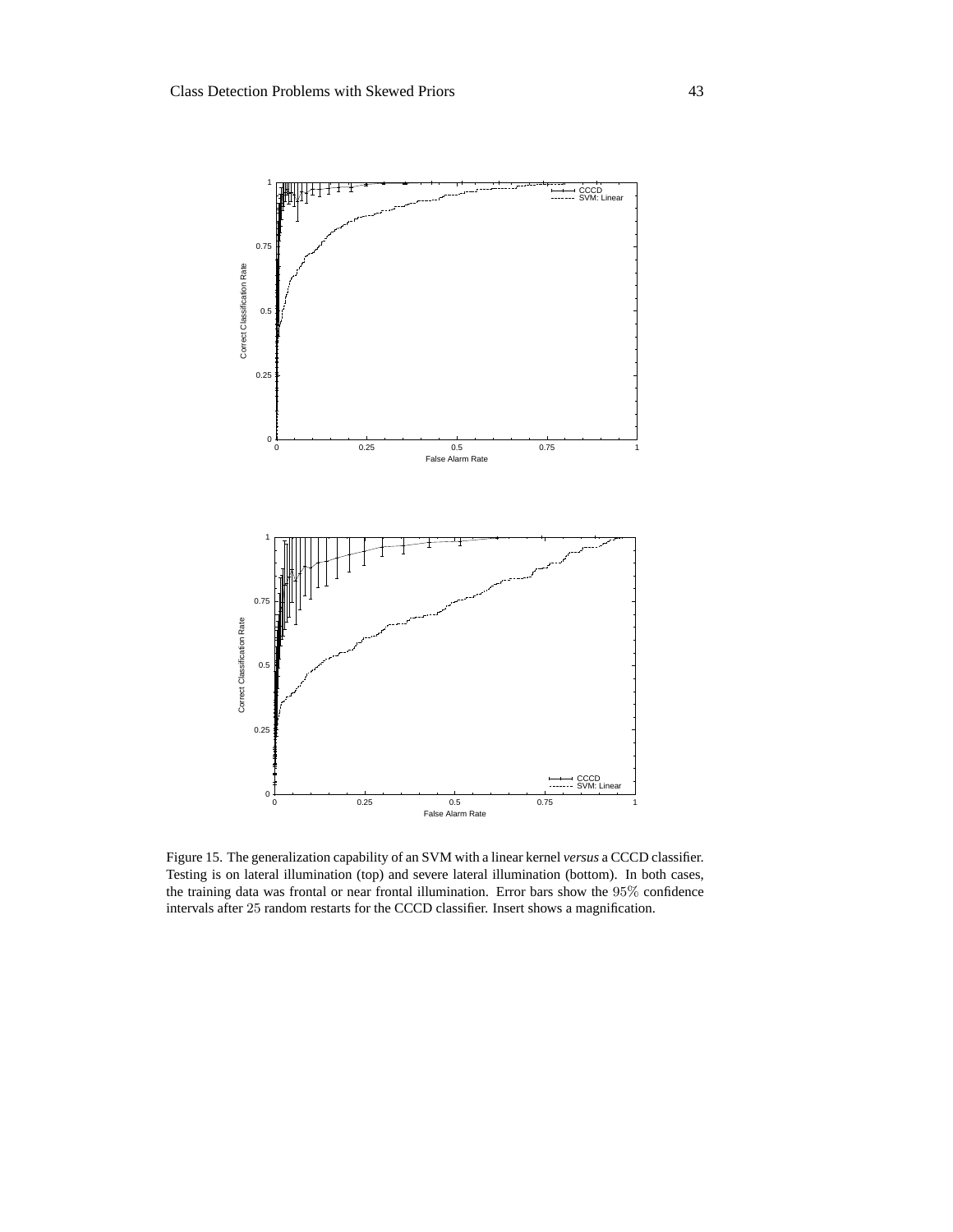

Figure 16. The generalization capability of a SVM with a degree-2 polynomial *versus* a CCCD classifier. Testing is on lateral illumination (top) and severe lateral illumination (bottom). In both cases, the training data was frontal or near frontal illumination. Error bars show the 95% confidence intervals after 25 random restarts for the CCCD classifier. Insert shows a magnification.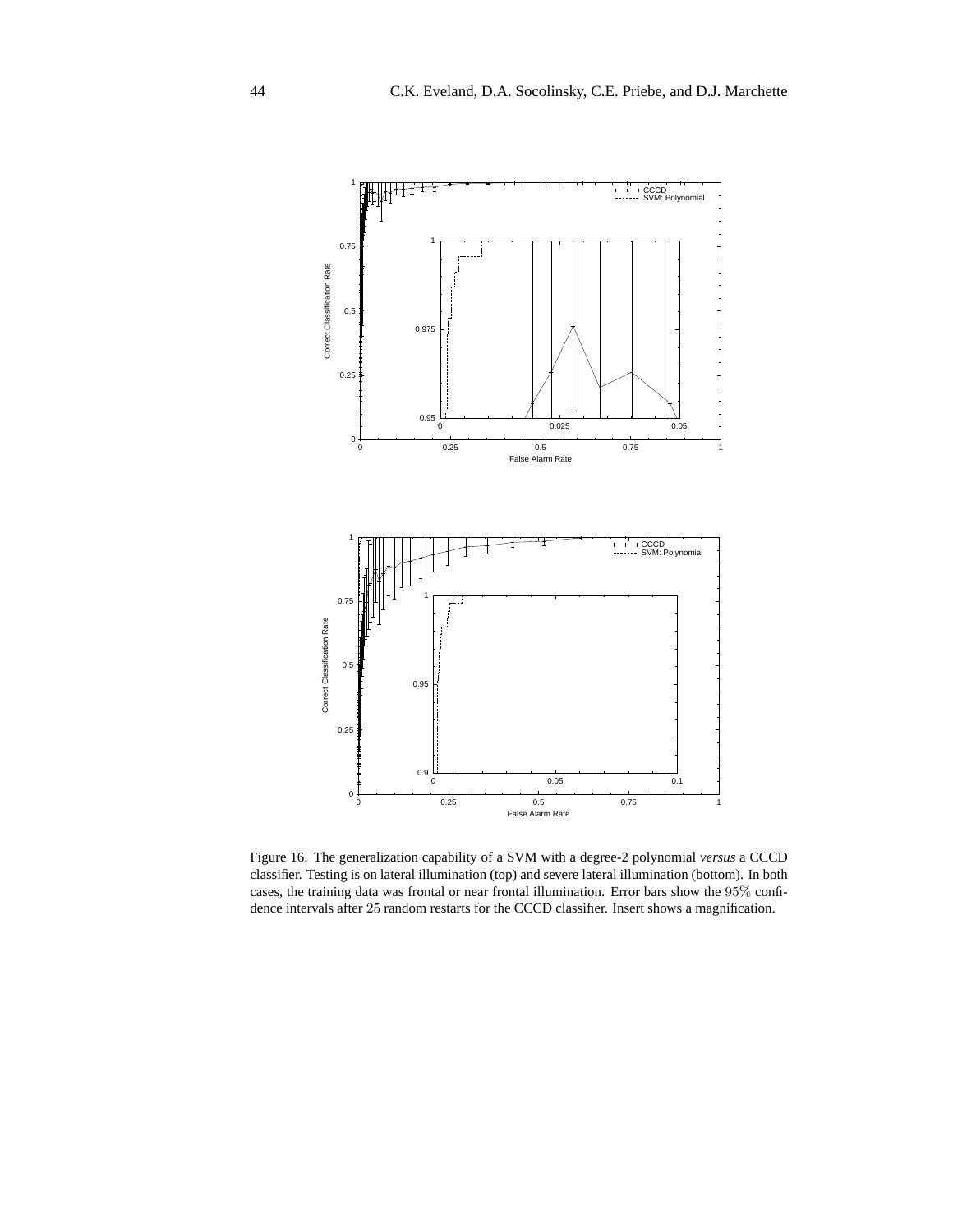

Figure 17. The generalization capability of a SVM with a Gaussian kernel *versus* a CCCD classifier. Testing is on lateral illumination (top) and severe lateral illumination (bottom). In both cases, the training data was frontal or near frontal illumination. Error bars show the 95% confidence intervals after 25 random restarts for the CCCD classifier. Insert shows a magnification.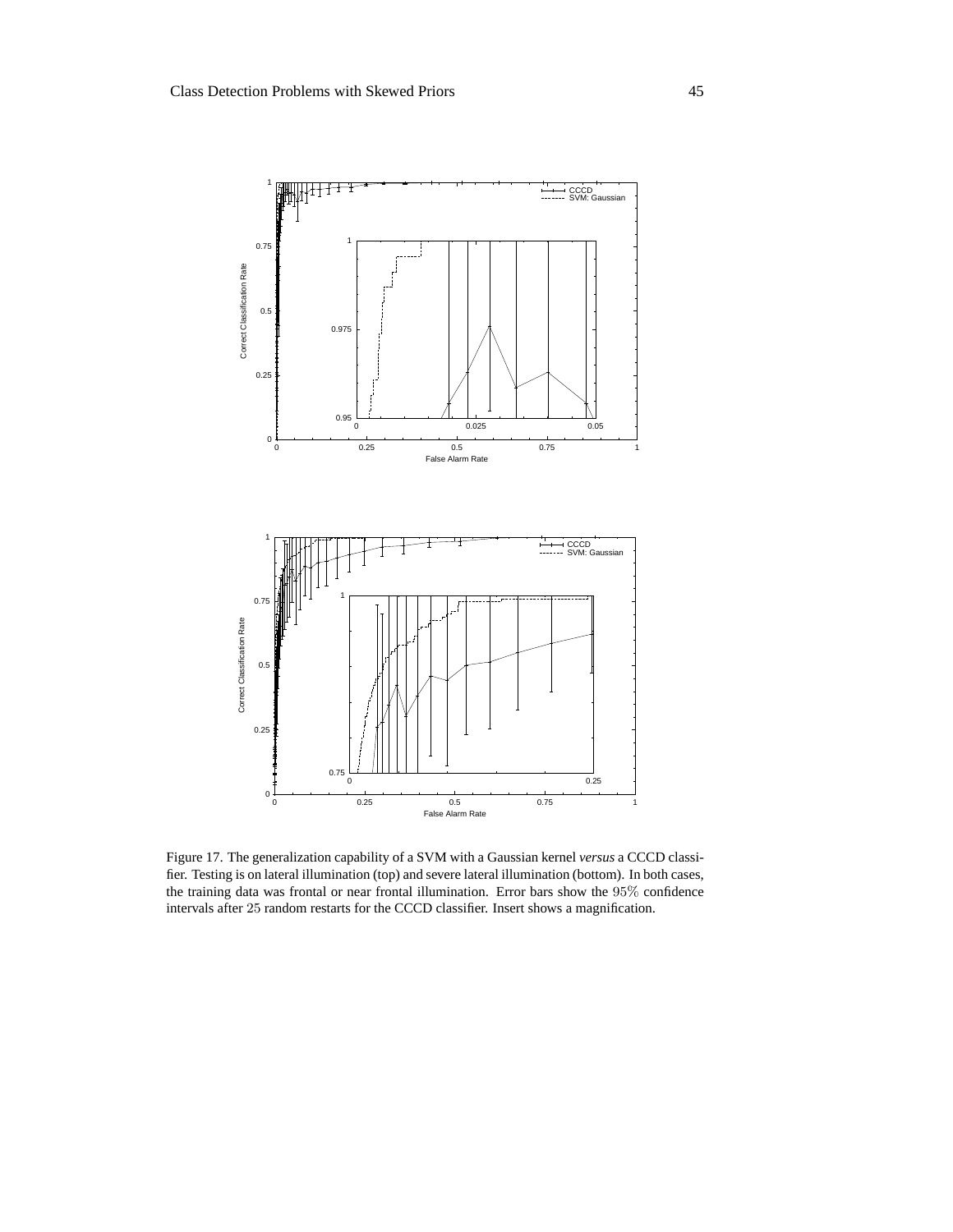

Figure 18. ROC curves for a full Gaussian SVM, reduced Gaussian SVM and boosted CCCD tree, all trained on the same data. The CCCD tree's accuracy lies between that of the full SVM and the reduced set SVM. The reduced set SVM and CCCD tree have the same computational cost, while the full SVM is considerably more expensive.

## **7. Conclusion**

We introduced a novel extension to the CCCD family of classifiers. The proposed methods are specifically designed for the one-class, or detection, problem where the natural abundance of one class is overwhelmingly larger than that of the other. In this context, processing speed for the classifier is primarily driven by the cost of evaluating a sample from the non-target class. As a result, we structured the new classifiers in such a way as to minimize the cost of evaluating such samples. This allowed us to reduce the average cost of evaluating a sample more than tenfold with no degradation in classification performance. The key insight was to structure the classifiers as either cascades or trees with a maximal rejection bias.

Due to the large amount of data needed to train the proposed classifiers, it was necessary to introduce a fast training method based on a bagging technique. Fast training makes it possible to use millions of training observations (for the non-target class) in a manageable period of time. Previous CCCD training implementations were limited to a few thousand training observations.

Comparisons with support vector machines were provided both for accuracy and speed. While the classification performance of certain SVMs appears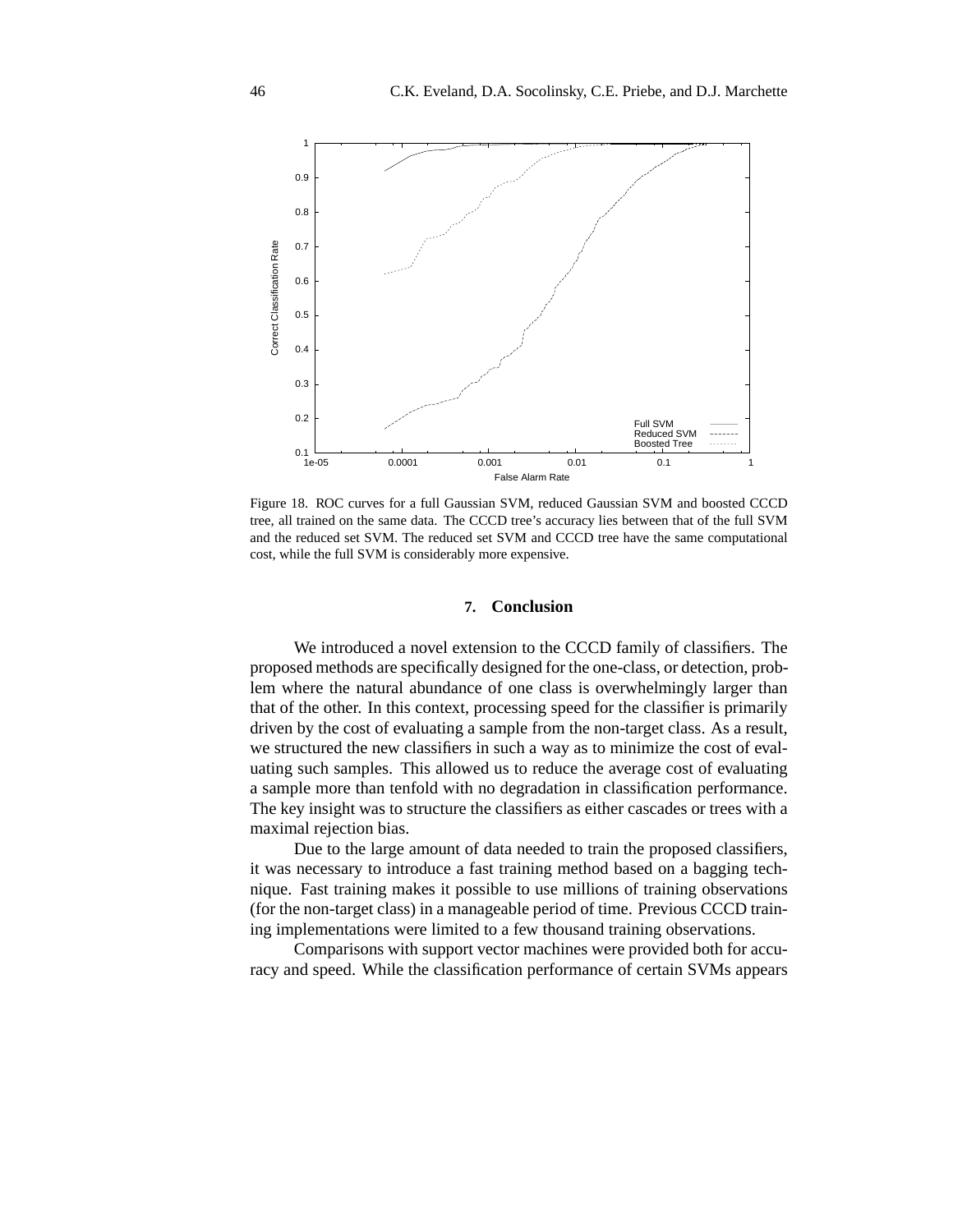| Name       | Kernel                                                              | Support<br>Vectors |
|------------|---------------------------------------------------------------------|--------------------|
| Linear     | $K(\mathbf{x}, \mathbf{y}) \propto \mathbf{x} \cdot \mathbf{y}$     | 887                |
| Polynomial | $K(\mathbf{x}, \mathbf{y}) \propto (\mathbf{x} \cdot \mathbf{y})^2$ | 1306               |
| Gaussian   | $(x-y)^2$<br>$K(\mathbf{x}, \mathbf{y}) \propto \exp$               | 922                |

Table 3. Number of support vectors used in various experiments.

to be higher on the sample problem, their computational cost is several hundred times higher, thus making them unsuitable for applications requiring very high processing throughput. As the proposed CCCD classifiers were designed for use in real-time applications, we find this comparison to be a positive one.

The most valuable contribution of this paper, in the authors' view, is the adaptive CCCD tree. The combination of an early rejection option with what amounts to adaptive classifier selection is a powerful tool for fast and accurate classification. An effort is currently underway to construct a similar classifier based on SVMs instead of CCCDs, the results of which will be reported elsewhere.

#### **References**

- BREIMAN, L. (1998), "Arcing Classifiers (With Discussion)," *Annals of Statistics, 26*, 801– 849.
- BURGESS, C.J.C. (1996), "Simplified Support Vector Decision Rules," in M. Kaufman (Ed.), *Proceeding of the 13th International Conference on Machine Learning*, pp. 71–77.
- DEVINNEY, J., PRIEBE, C.E., MARCHETTE, D.J., and SOCOLINSKY, D. (2002), "Random Walks and Catch Digraphs in Classification," *Computing Science and Statistics,* 34.
- DUDA, R.O., and HART, P.E. (1973), *Pattern Classification and Scene Analysis*, New York: John Wiley & Sons.
- DUDA, R.O., HART, P.E., and STORK, D.G. (2000), *Pattern Classification*, New York: John Wiley & Sons.
- FLEURET, F., and GEMAN, D. (2001), "Coarse-to-Fine Face Detection," *International Journal of Computer Vision, 41*, 85–107.
- FUKUNAGA, K. (1990), *Introduction to Statistical Pattern Recognition* (2nd ed.), San Diego: Academic Press.
- HASTIE, T., TIBSHIRANI, R., and FRIEDMAN, J. (2001), *The Elements of Statistical Learning: Data Mining, Inference and Prediction*, New York: Springer.
- JAIN, A.K., DUIN, R.P.W., and MAO, J. (2000), "Statistical Pattern Recognition: A Review," *IEEE Transactions on Pattern Analysis and Machine Intelligence, 22*, 4–37.
- KULKARNI, S., LUGOSI, G., and VENKATESH, S. (1998), "Learning Pattern Classification - A Survey," *IEEE Transactions on Information Theory, 44*, 2178–2206.
- MCLACHLAN, G.J., and PEEL, D. (2000), *Finite Mixture Models*, New York: John Wiley & Sons.
- PRIEBE, C., MARCHETTE, D., DEVINNEY, J., and SOCOLINSKY, D. (2003), "Classification Using Class Cover Catch Digraphs," *Journal of Classification, 20*, 2–23.